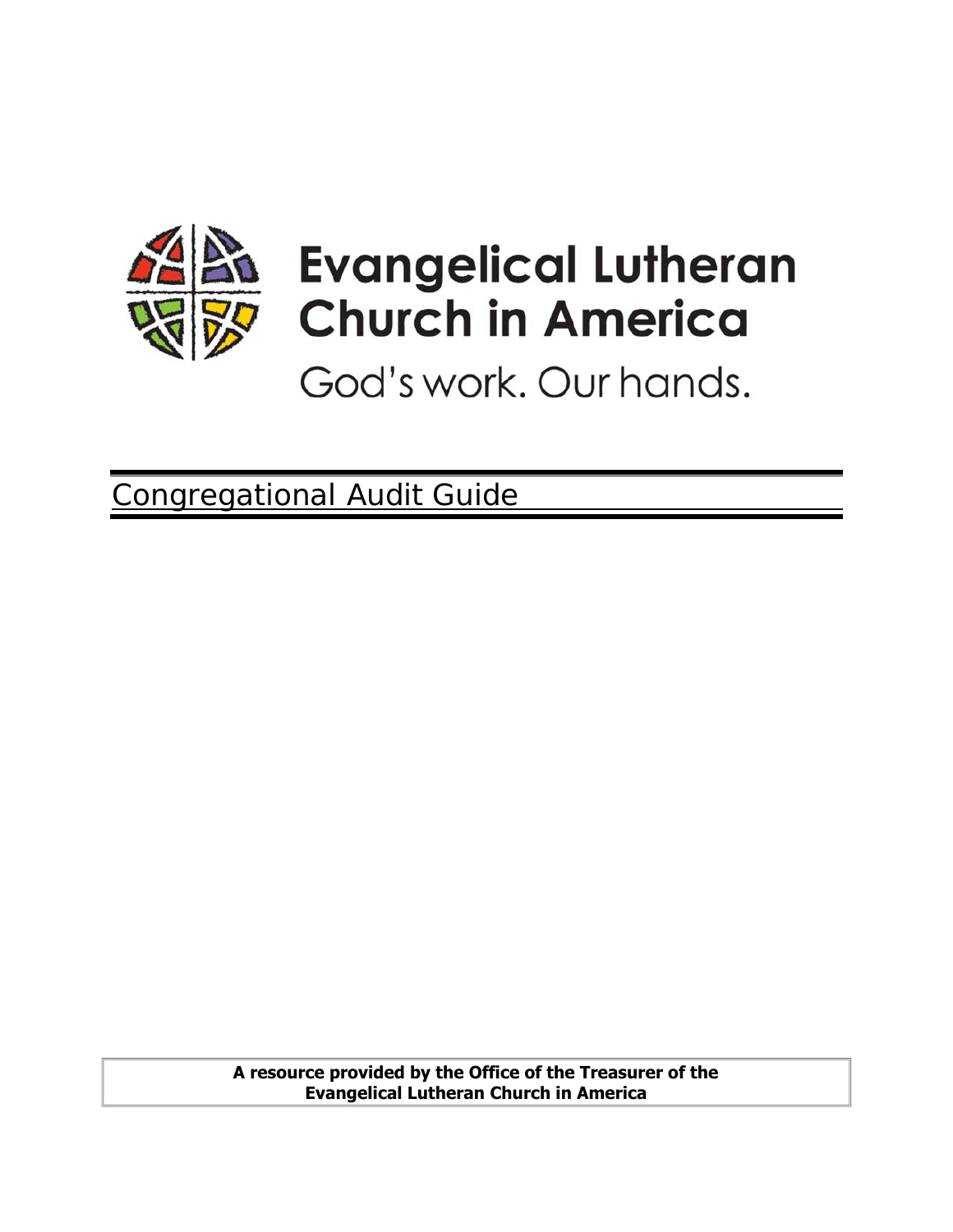**This guide is prepared for** 

# **THE CONGREGATIONS OF THE EVANGELICAL LUTHERAN CHURCH IN AMERICA**

"So then, each of us will be accountable to God." (Romans 14:12)

"We intend to do what is right, not only in the Lord's sight, but also in the sight of others." (2 Corinthians 8:21)

"Who then is the faithful and prudent manager?" (Luke 12:42)

"Give me an accounting of your management." (Luke 16:2)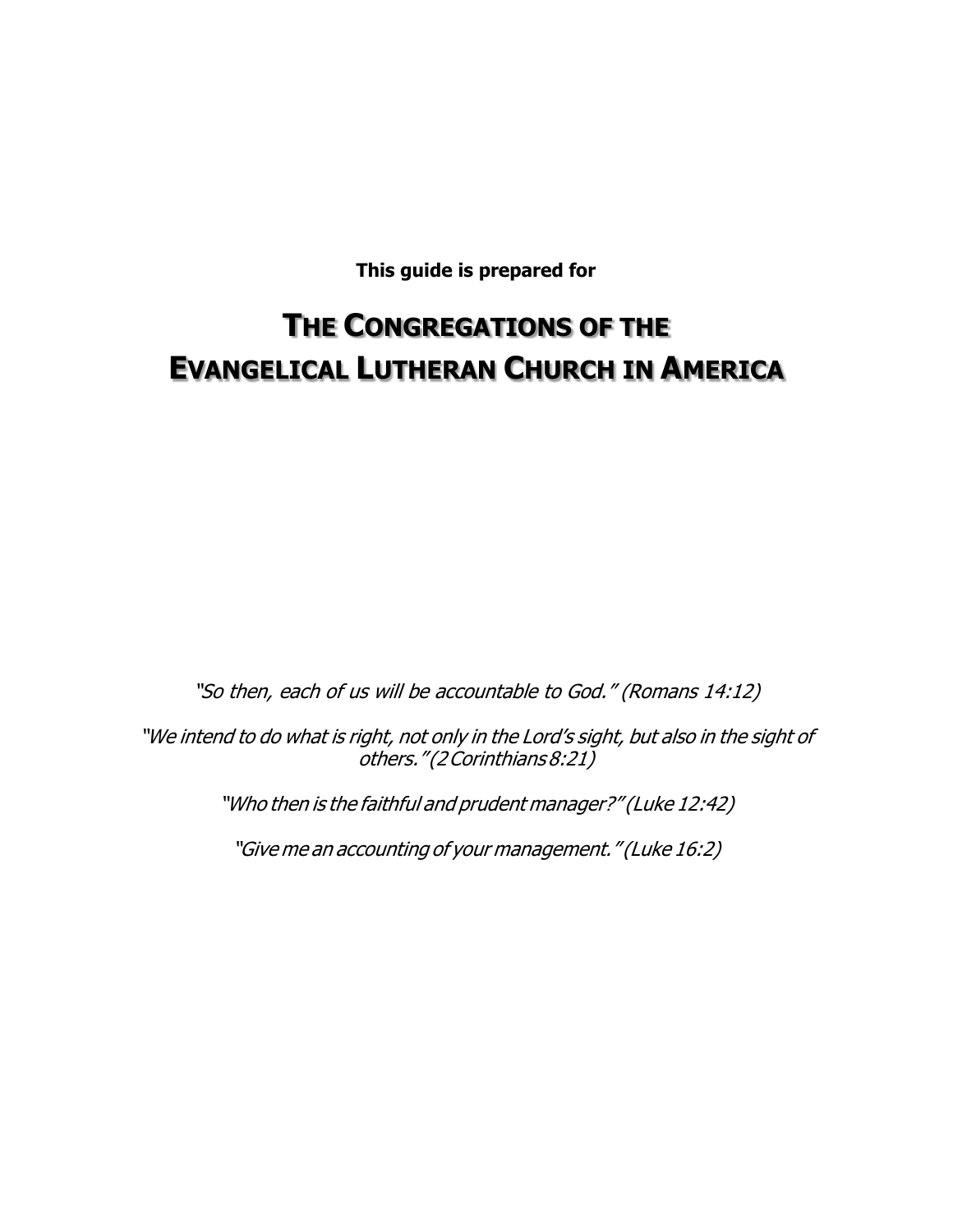TABLE OF CONTENTS

| Preface                                                                                                                                                                           | 5  |
|-----------------------------------------------------------------------------------------------------------------------------------------------------------------------------------|----|
|                                                                                                                                                                                   | 5  |
|                                                                                                                                                                                   |    |
| WHAT IS AN AUDIT? 6                                                                                                                                                               |    |
| WHY WOULD A CONGREGATION WANT AN AUDIT? (OR "DON'T YOU TRUST                                                                                                                      |    |
| DO I HAVE TO BE A CPA TO UNDERSTAND CONGREGATIONAL AUDITING? WHO                                                                                                                  |    |
| WHEN SHOULD A CONGREGATION HAVE AN OUTSIDE AUDIT?<br>9                                                                                                                            |    |
|                                                                                                                                                                                   |    |
| WHAT ABOUT AUDITING MONEY HELD BY GROUPS WITHIN THE CHURCH? 10                                                                                                                    |    |
| WHAT ABOUT CONFIDENTIAL INFORMATION AND RETENTION? 10                                                                                                                             |    |
| WHEN IS A CONGREGATION AUDIT BEST CONDUCTED? 10                                                                                                                                   |    |
| HOW DOES THE ACTUAL AUDIT PROCESS BEGIN? 10                                                                                                                                       |    |
|                                                                                                                                                                                   |    |
| HOW AND WHEN IS THE AUDIT REPORT PREPARED? 11                                                                                                                                     |    |
|                                                                                                                                                                                   | 12 |
|                                                                                                                                                                                   |    |
| <b>EXHIBIT III: STANDARD FORM TO CONFIRM DONOR CONTRIBUTION</b><br>INFORMATIONNALLY AND ALL AND THE CONTROL CONTROL CONTROL CONTROL CONTROL CONTROL CONTROL CONTROL CONTROL CONTR | 24 |
|                                                                                                                                                                                   | 25 |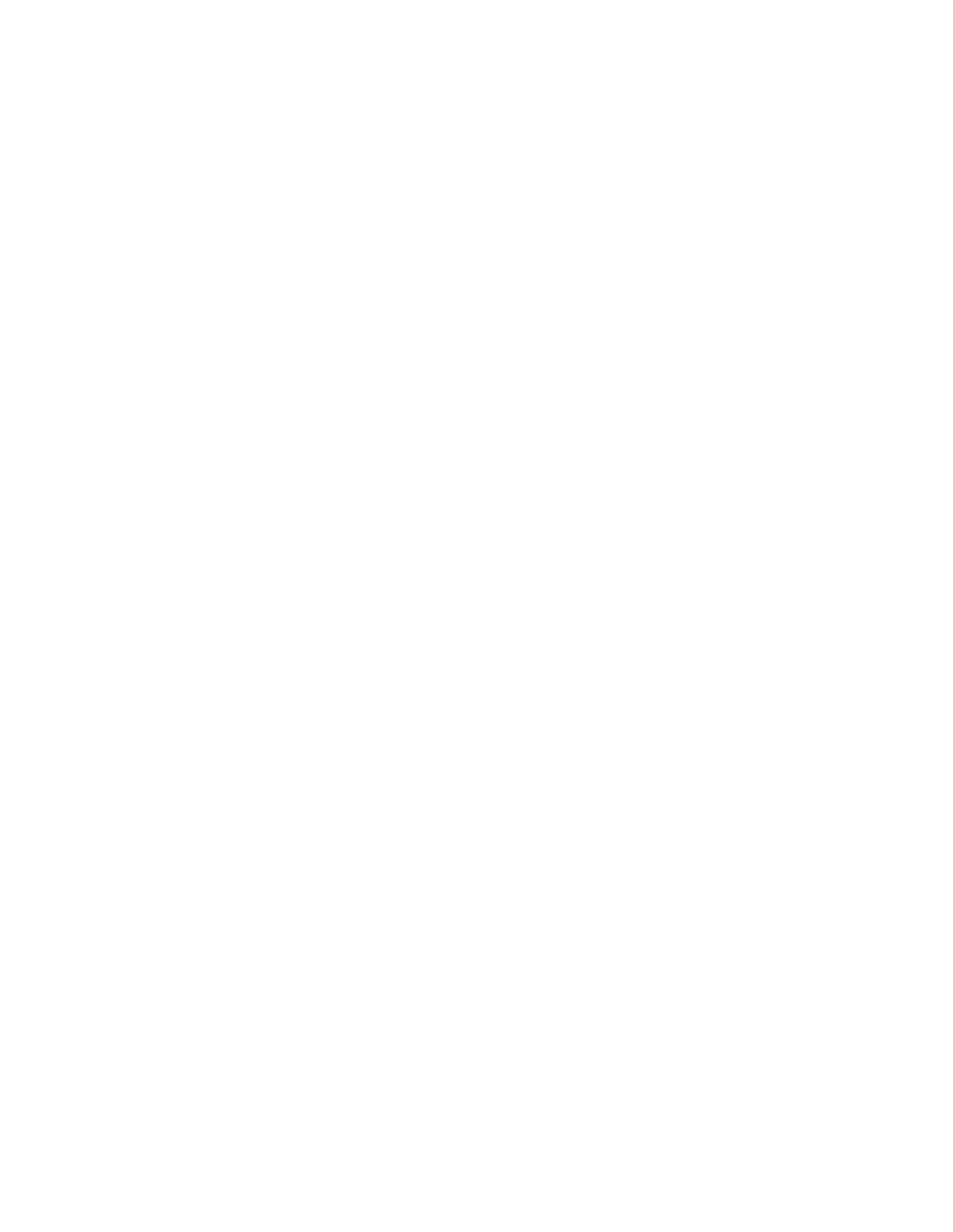**Preface** 

#### DISCLAIMER

The ELCA Churchwide Organization is pleased to provide this resource but is not responsible for the conduct of congregational audits, nor does it provide legal or financial advice to congregations through this resource. Congregations should seek assistance and advice from their local advisors when specific issues arise. This resource is provided to you as a service; it should be used to increase knowledge of auditing principles within your congregation, including the understanding of why audits should be conducted and the uses to which they can be applied by officials of the congregation. ELCA congregations and ELCA entities have permission to use and reproduce this resource as long as attribution is given.

#### CONGREGATIONAL AUDIT GUIDE FORMAT

We will use a question and answer format in presenting the information provided in the following pages. We have tried to present questions and issues we ourselves have asked or have been asked by others.

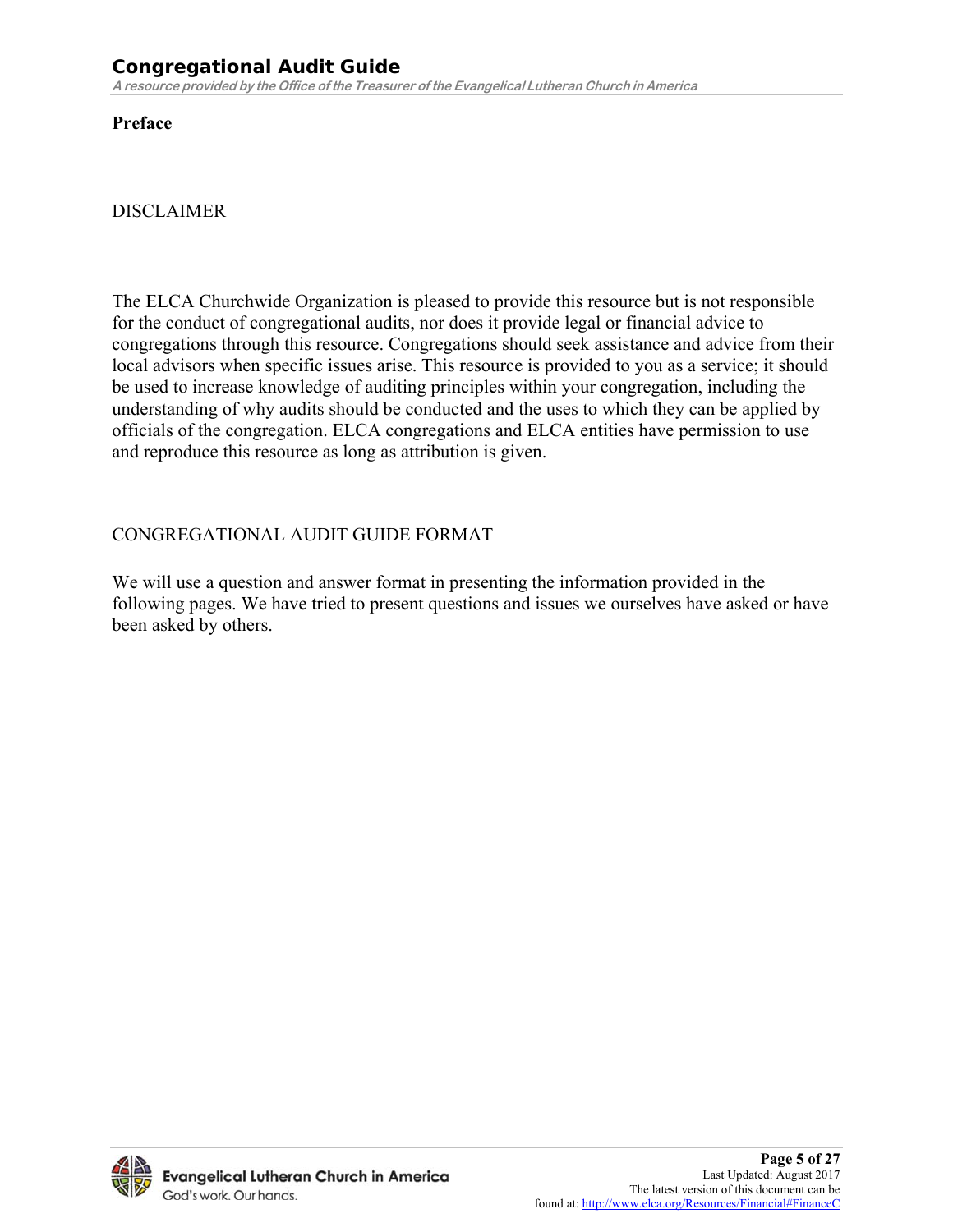#### **What is a congregational audit?**

This is a practical, working definition of an audit for the congregation:

A congregational audit is an independent evaluation of the financial records and the internal controls of the congregation for the purposes of providing an opinion on the reasonableness of the congregation's financial statements and recommending improvements to its internal controls.

An audit involves completing a set of procedures that in the judgment of the auditor will present the evidence or information needed to provide an opinion on the financial statements of the congregation. These procedures also provide insight as to whether a congregation's internal controls are adequate.

#### **Who should perform the audit?**

Congregations vary greatly in size, ministries, resources and budgets. For many congregations, it is highly advisable to have a professional audit conducted by a qualified independent accounting firm; others, due to cost considerations, may wish to have an independent member(s) of the congregation with accounting or financial backgrounds perform the audit. If the congregation determines that it is not economical to have an external audit every year, then it might weigh the cost/benefit of having an external audit performed on a two- or three-year cycle with an internally-staffed audit performed in the interim years.

Professional financial auditors (Certified Public Accountants, or CPAs) follow professional standards in conducting their audits. Exhibit I provides some suggested audit procedures that can be used by the congregation in performing its own audit when retaining the services of a professional audit firm is neither required nor feasible. To a professional auditor or accountant, how we have laid out the congregational audit may be closer in professional jargon to a "review." Audit judgment involves determining which and to what extent these procedures should be applied in reviewing each area. The materiality (\$ size) of each area is a key consideration in making these judgments.

#### **Who should oversee the audit?**

The ELCA Model Congregation Constitution states that the Congregation Council shall be responsible for the financial and property matters of this congregation. The Model Constitution provides for an Audit Committee:

**C13.03. An Audit Committee of three voting members shall be elected by the Congregation Council. Audit Committee members shall not be members of the Congregation Council. Term of office shall be three years, with one member elected each year. Members shall be eligible for reelection.** 

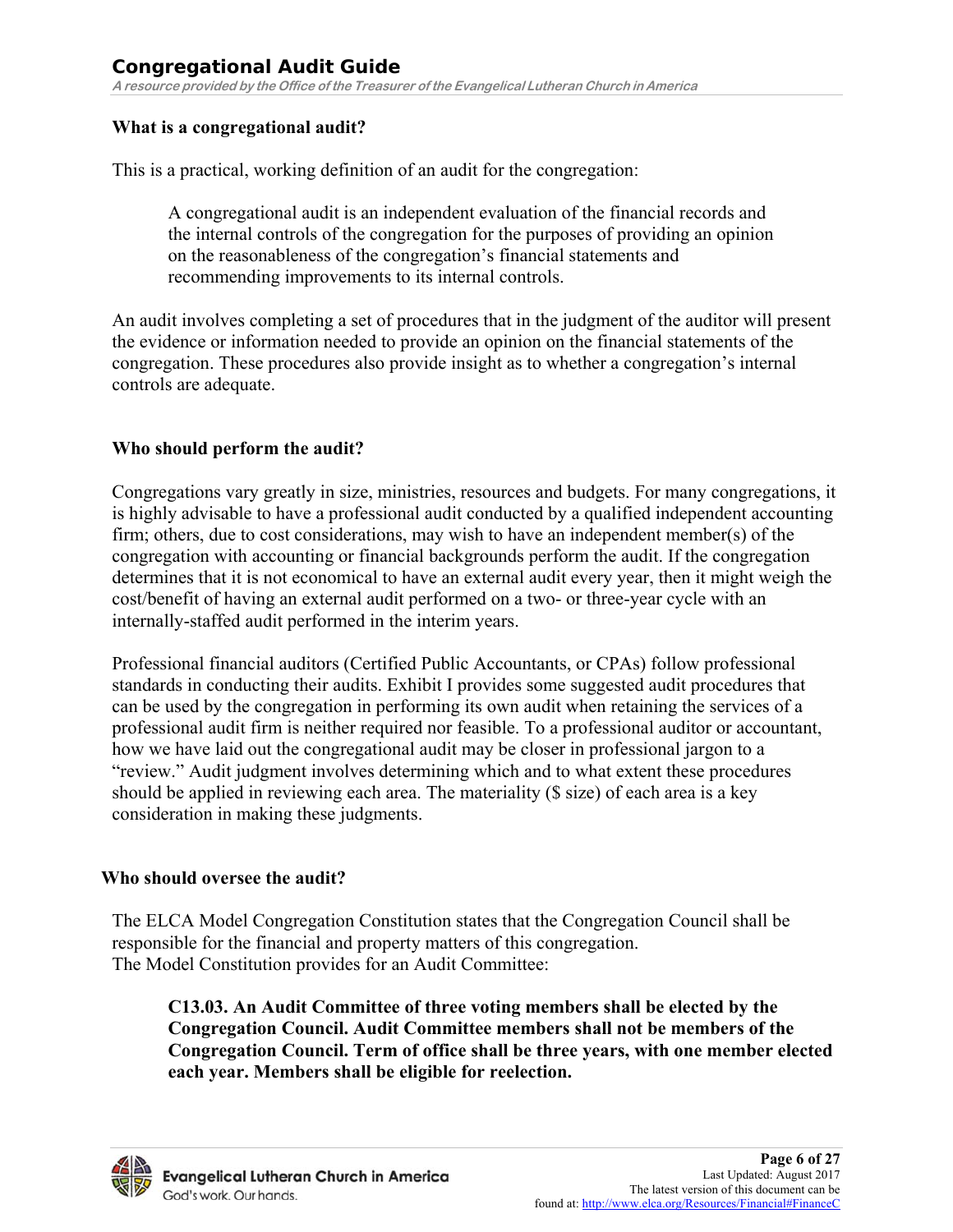It does not specify what kind of work an audit committee must do. Nor is there any requirement that the audit be performed by a professional, that it conform to generally accepted auditing standards, or that it be prefaced by the usual representations and caveats that auditing firms incorporate into their audits.

Congregations vary greatly in size, ministries, resources and budgets. An audit committee is meant to provide the oversight necessary to promote a strong control environment and to afford reasonable assurance that good stewardship is being used in handling and accounting for the funds and other assets of the congregation.

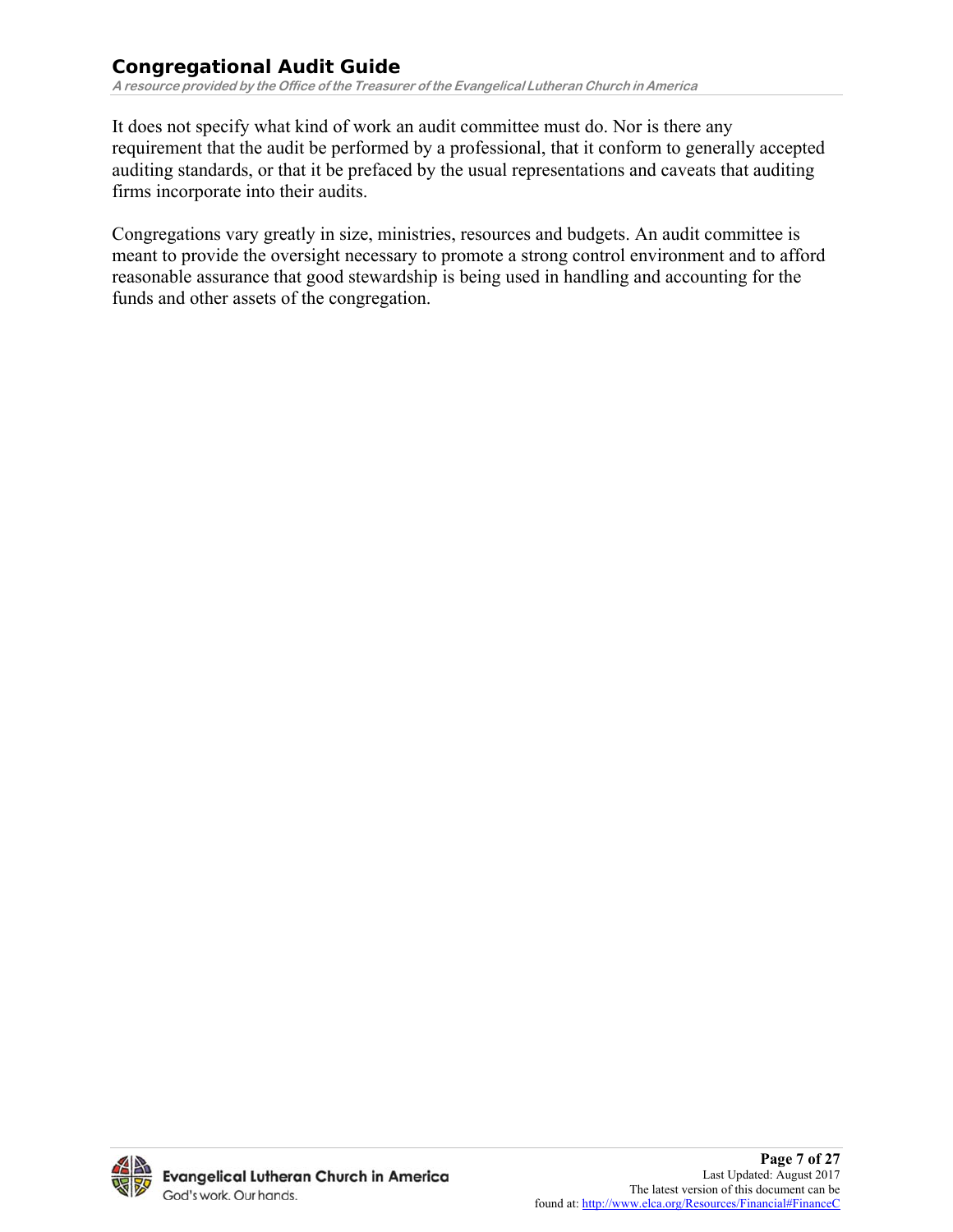#### **Why would a congregation want an audit? (Or "Don't you trust our members and staff?")**

There are all kinds of related questions asked about why a congregation should have an audit, including:

- Why would a small church with a tiny budget need an audit?
- Why would a big church with lots of controls in place and with a full staff of professional administrators need an audit?
- Why waste the time or the money, or both, on an audit when everybody knows the church treasurer is as honest as the day is long?

#### **Conducting an audit is not a symbol of distrust. It is a mark of responsibility. It is good stewardship demonstrated for all to see. It is a message to congregation donors that you care about their gifts.**

There are many reasons for annual audits. For example, an annual audit:

- If Its the best way we know of protecting the individuals the congregation elects to offices of financial responsibility from unwarranted charges of careless or improper handling of funds;
- Protects the congregation's reputation and builds the trust and confidence of the financial supporters of the church in the way their money is being accounted for (trust and confidence lead to improved patterns of financial support);
- Sets habits of fiscal responsibility to assure that when there is turnover in personnel there will be continuity in accountability and nothing will fall through the cracks.

#### **Do I have to be a CPA to understand congregational auditing?**

No. A person with some familiarity with congregational financial records and some basic accounting practices can perform many of the audit procedures. Congregations throughout the ELCA do a great job of fulfilling their responsibilities to make provisions for an annual audit without the benefit of formal training in accounting or fiscal management, whether it's an audit by outside professionals, or whether it's by some person in the congregation or neighboring church with financial knowledge or expertise. The audit program found in Exhibit I is provided to help you.

#### **Who can perform a congregational audit?**

Generally, a person who is "qualified" to perform a congregational audit will have some experience with accounting principles and records, gained through bookkeeping, office management or accounting courses. The person must have the time to devote to the audit and be willing to follow through on different requests for information and to complete the procedures and reporting in the audit program (Exhibit I) provided in this booklet. Sometimes a small congregation will agree with another small congregation in the same area to have the treasurer of each audit the other. Often congregations have accounting professionals among their members who are not serving that congregation in any of its financial functions who may be willing to perform the audit as a donation of services.

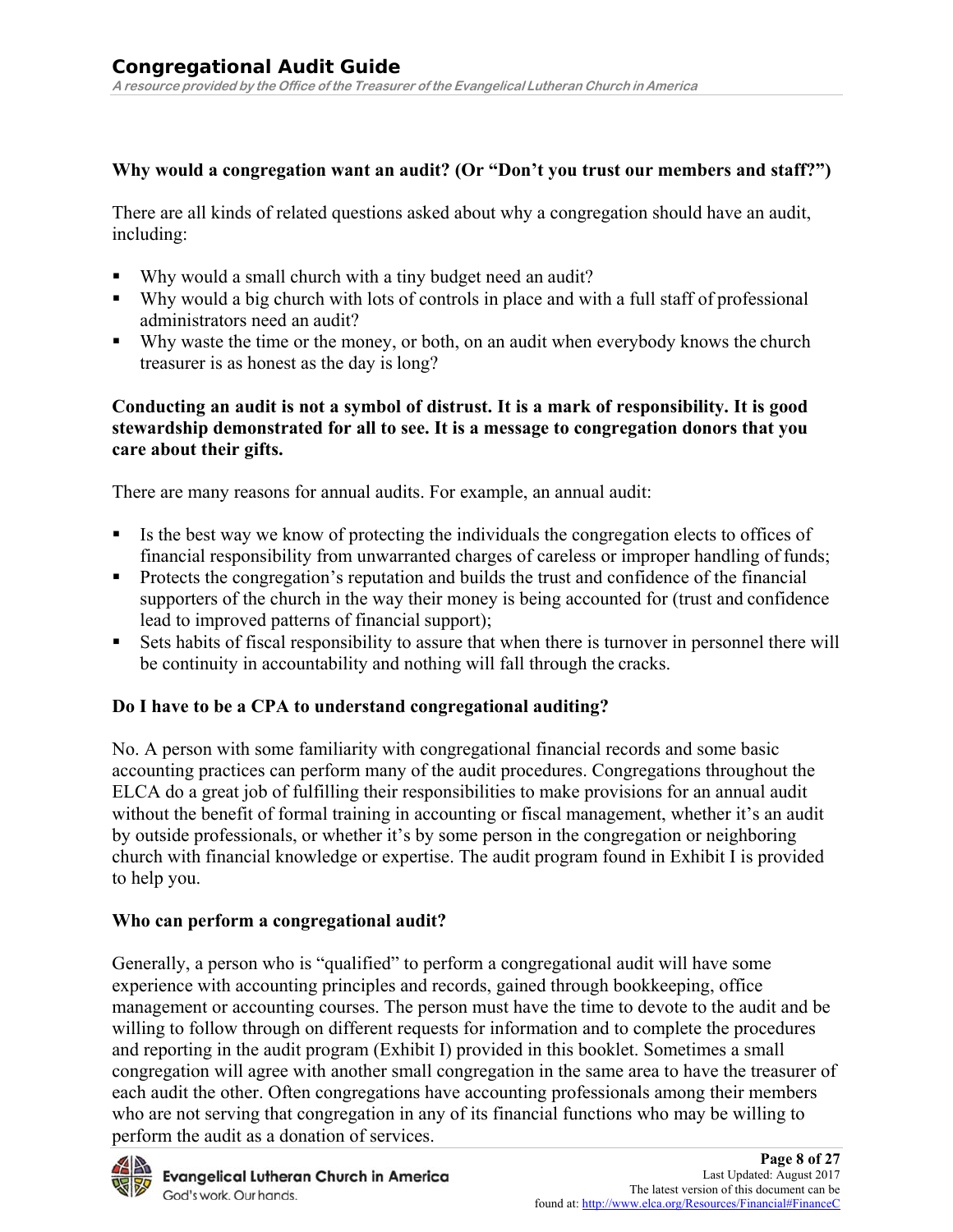#### **When should a congregation have an outside audit (CPA) firm perform its audit?**

Congregations with annual receipts in excess of about \$400,000 should seriously consider engaging an outside auditing firm to perform the audit. This is a recommendation and is not binding, but is prudent stewardship since more complexity is involved as receipts and expenditures become larger. Even if a congregation feels the audit expense is too great to do every year, they should set an "every other year" or "every third year" pattern, budget for it, and stick to it.

#### **What does an audit do?**

An audit should:

- Verify the reliability of the financial statements, including procedures to:
	- o Independently verify the integrity of the reports of the treasurer(s);
	- o Provide assurance that receipts are properly safeguarded, deposited in a timely manner, and properly classified in the financial statements;
	- o Independently verify the existence of cash and accounts receivable and that all bank accounts are reconciled on a monthly basis by someone who is not allowed to write checks;
	- o Independently verify the amount of indebtedness;
	- o Ensure that expenses are properly supported and approved;
	- o Verify that donated and earned funds of the congregation have been used and recorded as stipulated by the donors.
- Evaluate the effectiveness of key financial controls such as accounting controls (systems that reduce the possibility of loss or errors);
- Evaluate segregation of duties (assurances that more than one person is involved in critical steps in handling money so that there can be checks and balances);
- Evaluate reasonableness of systems and procedures in the light of all factors, including the size of the congregation and its budget;
- Assure adequacy of insurance coverage;
- Establish systems for retaining and accessing meeting minutes that have financial implications (e.g., Finance Committee, Trustees, Congregation Council); and
- Verify records that show donors' stipulations for the use of gifts made to the congregation.

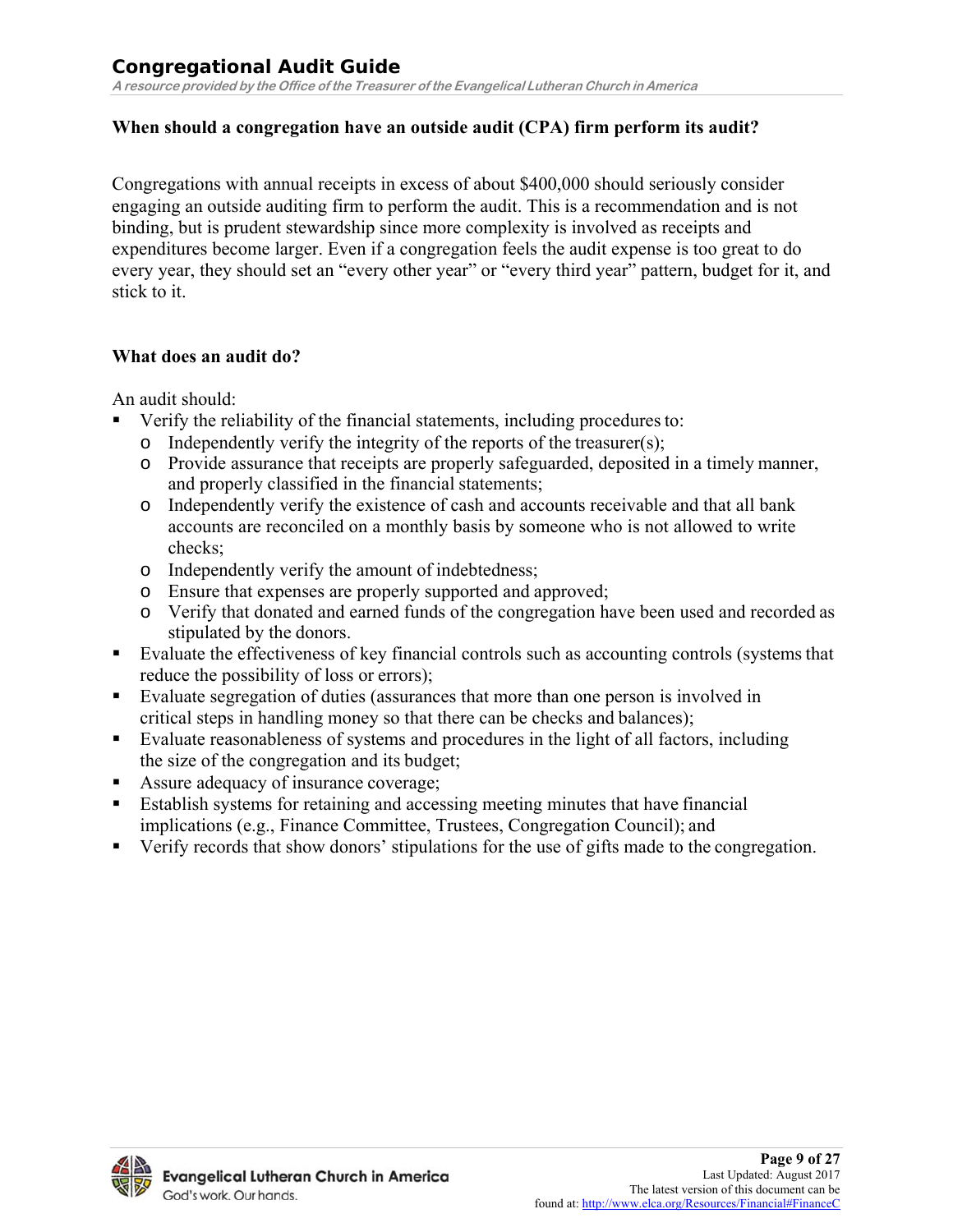A congregation's unique circumstances may suggest that additional steps should be taken. It is important to document the different financial processes of your particular congregation. Additional steps will be discussed in the next few pages.

#### **What about auditing money held by groups within the congregation?**

It is important that all ministries of the congregation be accountable. This means that the treasuries that are to be audited include:

- Financial Secretary or Bookkeeper
- **Congregation Treasurer**
- Trustees Treasurer
- **Memorial Fund Treasurer (if any)**
- **Congregation Foundation or Mission Endowment funds**
- All other separate treasuries or bank accounts maintained by a group using the same tax identification number as the church, including youth group, pastor's discretionary fund, church school, and others.

## **What about confidential information and retention?**

The person(s) conducting the audit may obtain access to confidential information and must treat that information with care. The auditor's work papers may contain confidential information. These work papers as well as all financial records should be retained as per ELCA recommendations in a secure, limited access storage area. Please see Records Management – Records Retention Schedule for Congregations.

#### **When is a congregational audit best conducted?**

An audit is usually best performed after the books are closed for the year and the treasurer and financial staff are available to provide the needed information and answer any questions needed to support the audit process. Waiting too long after the year-end close may make it more difficult to retrieve needed information from the prior year. Before the audit begins, the auditor should prepare confirmation forms for banks, the synod, insurance companies and donors. Those confirmations are essential for providing the auditor with independent verification of bank account balances and authorized signatures, monies sent to the synod for benevolence funds and special gifts, the coverage level(s) and related premiums for all insurance policies and, on a test basis, donor contributions. Confirmations should be sent directly by the auditor to the bank, synod and insurance companies and replies should be returned directly to the auditor.

# **How does the actual audit process begin?**

An audit typically starts formally with an introductory meeting with the treasurer of the congregation. Prior to this meeting the auditor would hopefully have had a chance to review the congregation's financial statements and audit program to identify the scope of the audit and key information needed. The audit program (see Exhibit I) identifies the information typically used to perform each section of the audit. At this meeting the scope would be reviewed and key information (e.g., policies, procedures, information needed to create confirmations for bank and other accounts, other information) obtained. It is important to get the confirmations mailed out early since time must be allowed to obtain responses and any needed follow-up.

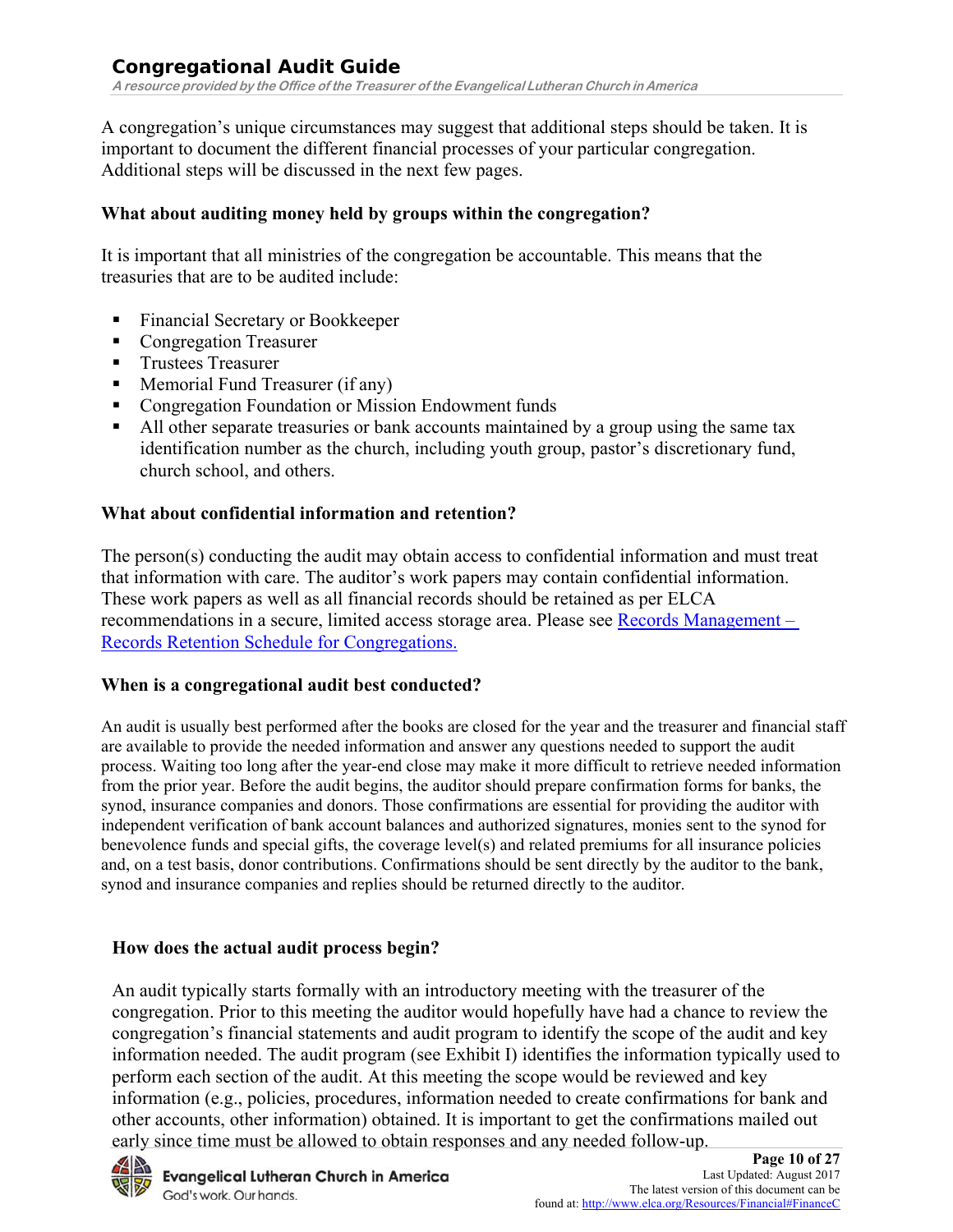#### **What is the auditor's report?**

When the audit is complete, the auditor should prepare a written report for presentation to the finance committee and Congregation Council. Exhibit IV presents a possible report format and outline.

The written report should include at a minimum:

- 1. A scope of the areas reviewed
- 2. An overview of the control environment what was found to be operating as intended and what was not
- 3. A listing of comments and recommendations
- 4. Statement of financial position (balance sheet)
- 5. Statement of changes in net assets (income statement)
- 6. Statement of cash flows
- 7. Comments, if any, on the reliability of the financial reporting, including any correcting entries proposed
- 8. Comments, if any, on insurance policy coverage
- 9. Comments, if any, on compliance with donor restrictions on gifts

When all these steps have been completed, the auditor should review the work done with the congregation treasurer and financial secretary, endeavor to answer any lingering questions, then prepare the report.

#### **How and when is the audit report prepared?**

The audit report is prepared when the audit is complete, i.e., when the auditor is reasonably assured that the financial records are in order, financial policies have been complied with, any discrepancies have been investigated, and controls have been reviewed. After everyone agrees on the findings, recommendations, and the tone of the report, the auditor is ready to present the Report of the Annual Audit to the Committee on Finance and the Congregation Council. The audit results should be treated confidentially to be shared with the Congregation Council and others only as needed.

#### **Other terminology I should know?**

Consult the *Congregational Treasurers' and Bookkeepers' Financial and Accounting Guide* for further discussion of financial terminology including: restricted funds and designated funds.

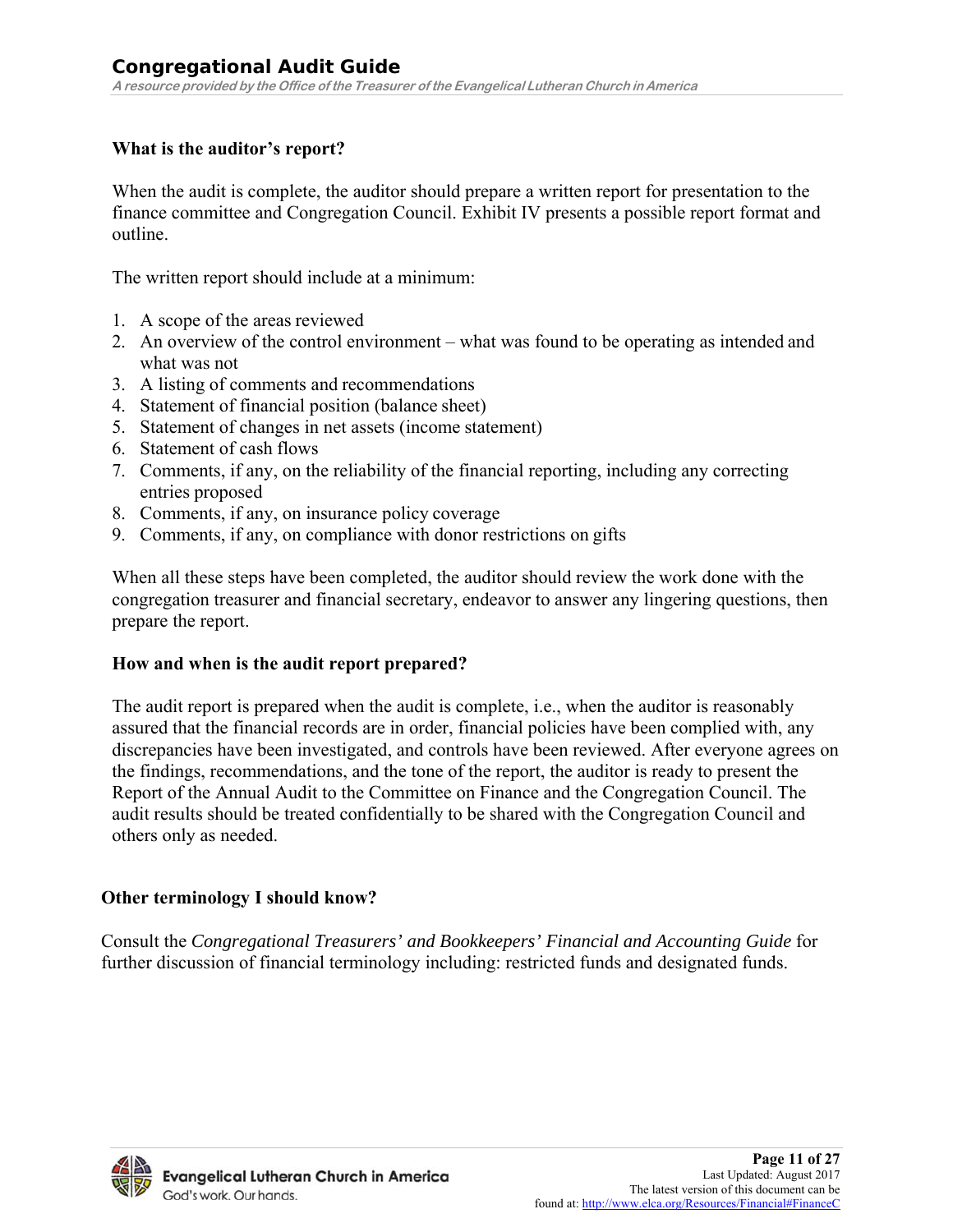**A resource provided by the Office of the Treasurer of the Evangelical Lutheran Church in America**

#### **Exhibit I: Congregational Audit Program**

This audit program provides a set of audit procedures concerning the information needed to assure that the financial statements of the congregation are fairly stated and appropriate internal controls are in place. Some judgment is required of the auditor to determine which steps are most important to perform and the amount of testing that might be completed under each step. The materiality (\$ sizes) of the area involved should be a key consideration in making these judgments.

Samples listed below and in the audit steps are merely suggestions. Typically, when considering a sample, the frequency of the transactions is considered. Additionally, when at all possible, please select a random sample. One suggested method of selecting a random sample is to pick a random starting place within the sample and choose every 5th item until the total number of items are selected. Below is a guide to number of samples that might be selected based upon the frequency of the transactions in a particular area:

Annual Transaction- 1 item selected Quarterly Transaction- 2 items selected Monthly Transactions- 2 to 5 items selected Daily Transactions- 25-60 items selected

# **AUDIT STEP**

#### **1. POLICIES AND PROCEDURES**

Purpose: To understand current congregational accounting processes and internal controls that are in place. If written procedures do not exist, a short discussion should be held pertaining to each of the areas under review to outline current procedures in place. Procedures and/or discussion should include relevant internal controls such as approvals, separation of key duties, reconciliations, etc.

Review the congregation's procedures relating to the accounting, finance and treasury functions. Ensure these procedures are up-to-date, have been approved by the Congregation Council and address the following areas:

- Offerings (Sunday and special)
- Cash Receipts/Donations
- Restricted/Special Funds
- Bank Accounts and Investments
- Expenses/Disbursements
- Receivables/Other Income
- Asset Classification (Fund Balances)
- Fixed Assets
- **Payroll**
- **I**nsurance
- Records Retention
- Data Processing

#### **2. BANK AND INVESTMENT**

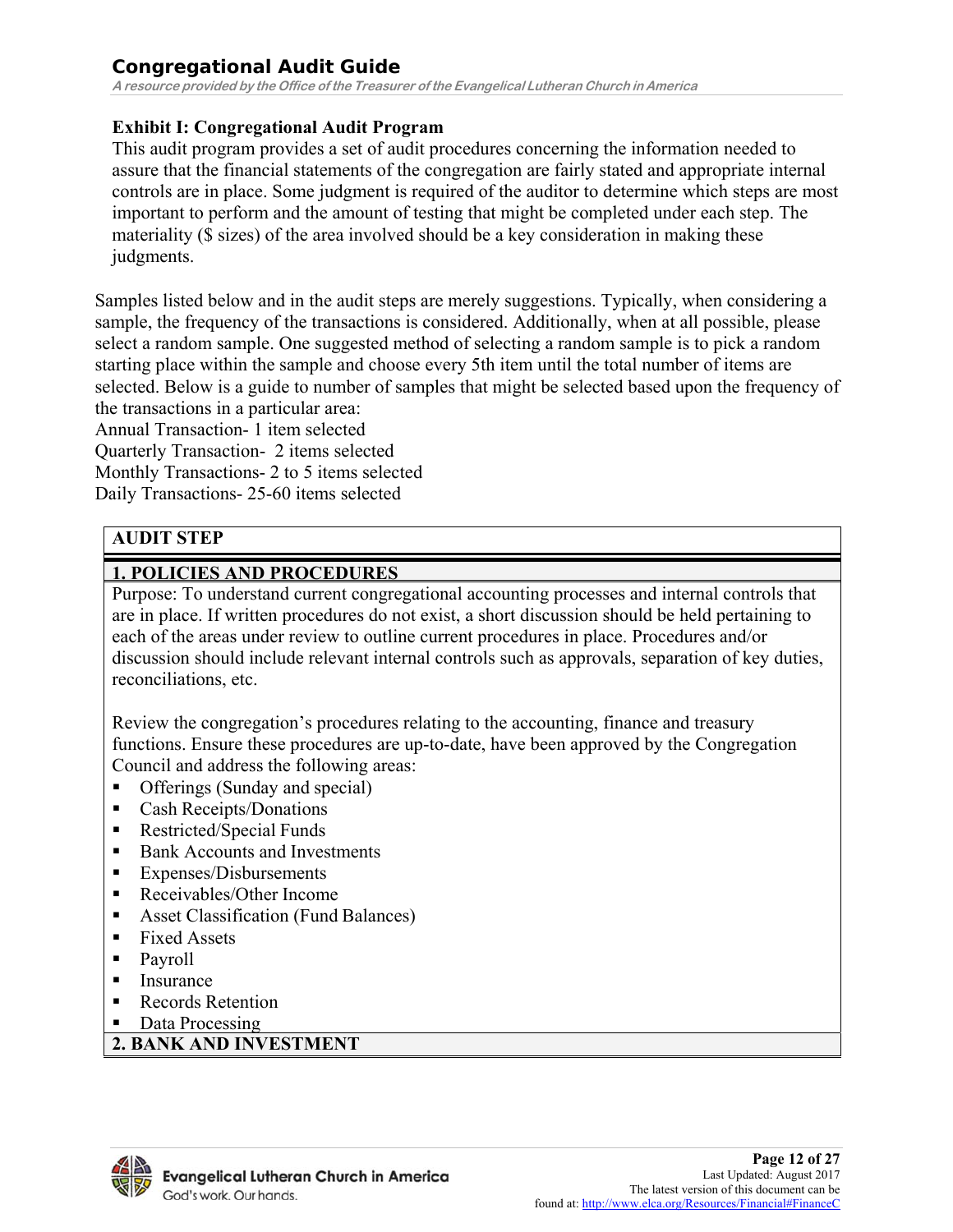**A resource provided by the Office of the Treasurer of the Evangelical Lutheran Church in America**

Purpose: To obtain evidence that cash and investment balances are fairly stated on financial reports.

Obtain a listing of all bank and investment accounts in the name of the congregation and execute the following:

- Send a letter (see Exhibit II) to each financial institution, signed by an authorized signer from the congregation requesting the balance in each account as of the congregation's year end. Also ask the institution for a listing of people who are authorized signers on each account, including a listing of all authorized to make transfers by phone or online banking. As with all confirmations, set a deadline for the return of this information and include a selfaddressed (to the auditor), stamped return envelope for the institution's convenience. (Note: depending on the time allowed for the audit, the congregation may use the year-end bank statement as confirmation of the account balance.)
- Continue to follow up until all information is received.
- When the letters are received, check to make certain the balance reported by the institution agrees with the reconciled general ledger balance.
- Review the list of authorized signers received from the institution and ensure that these people are authorized to sign per the congregation's written procedures or by-laws.

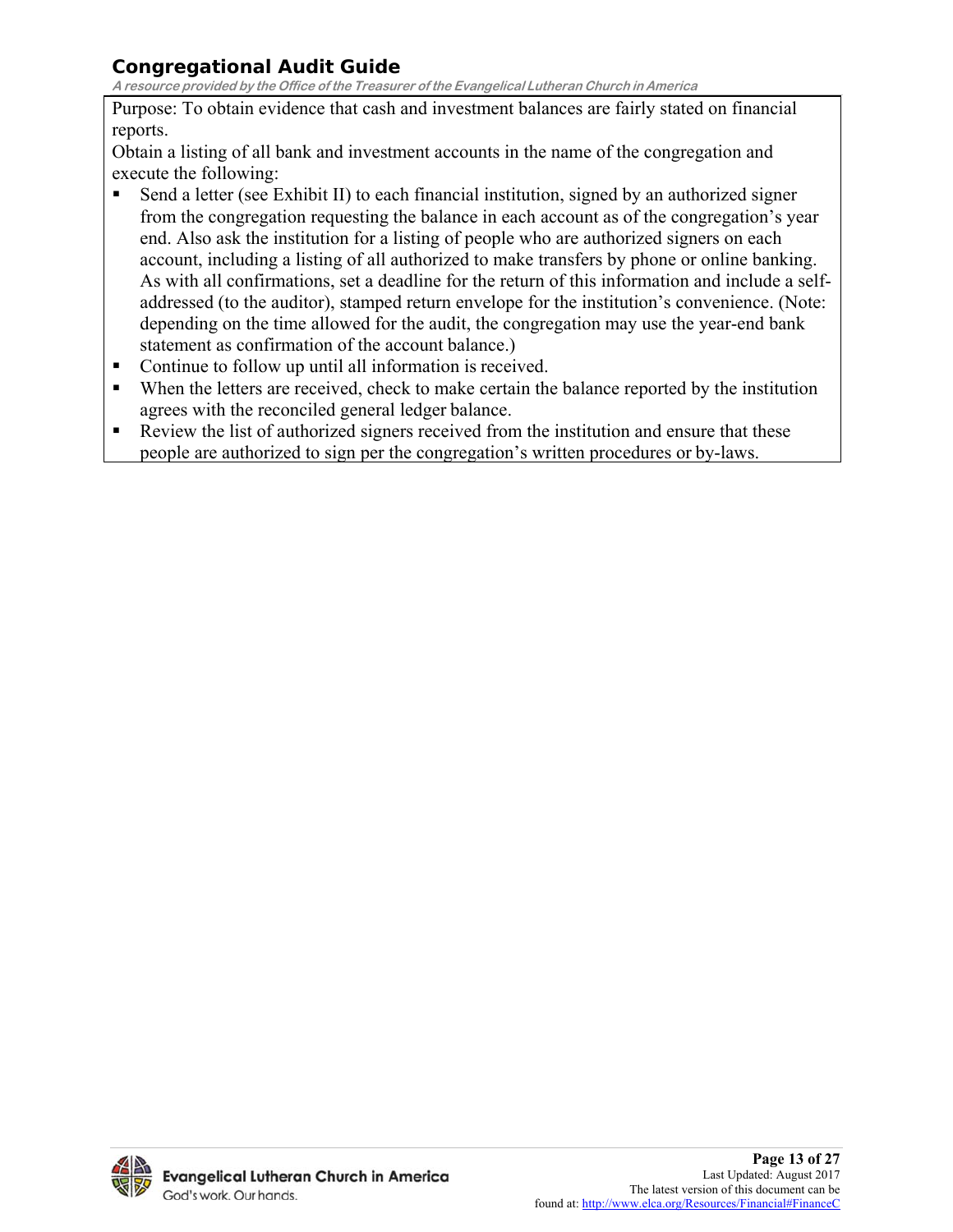**A resource provided by the Office of the Treasurer of the Evangelical Lutheran Church in America**

# **3. BANK RECONCILIATIONS**

Purpose: To obtain evidence that cash balances are properly stated and cash is adequately controlled.

Obtain all the bank statements and related reconciliations for the year being audited and execute the following:

- Review all bank reconciliations to ensure that the beginning balance of each month is the same as the ending balance of the previous month.
- For each month, ensure that the book balance (from the trial balance) matches to the book balance used in the reconciliations.
- Agree the year-end confirmed balance from Step 2 to the bank balance reflected on the reconciliation.
- Pick one month and re-perform the bank reconciliation for each account using the trial balance and the bank statement. Investigate all discrepancies.
- Ensure the reconciling items are relatively current. All larger dollar items over six months old should be questioned and resolved to the auditor's satisfaction.
- **Ensure all reconciliations have been performed by a person with no access to the general** ledger and who is not an authorized check signer. Ensure the reconciliations have been signed and dated by the person performing the reconciliation and a knowledgeable employee independent of the process.

# **4. PETTY CASH**

Purpose: To validate that petty cash is properly stated on the congregation's financial statements and is properly controlled.

Obtain the petty cash fund and execute the following:

- Count the cash and receipts residing in the fund.
- Reconcile the total amount to the petty cash fund listed on the congregation's balance sheet. Investigate any out-of-balance conditions.
- Ensure that the fund is being reconciled on at least a quarterly basis.
- Examine the receipts being put through the petty cash account to ensure their proper classification and that petty cash is the correct method of payment for these expenses.

# **5. INCOME: BENEVOLENCE**

Purpose: To verify that the income shared with the synods is accurately reflected in the congregation's financial statements.

Obtain the synod benevolences and special gift balances from the general ledger as of year-end and execute the following:

- Send a letter to the synod treasurer requesting the person to confirm the amounts received from the congregation for Mission Support and other special appeals sent via the synod. Be certain to set a deadline and enclose a self-addressed stamped envelope for the synod's convenience.
- Follow up until the information is received.
- Make certain the amounts reported by the synod treasurer agree with those obtained from the congregation's general ledger. Investigate any significant differences.

# **6. INCOME: OFFERINGS**

Purpose: To validate individual donations through confirmation with the donor. Randomly select 10 to 20 donors. Try to obtain an equal mix of restricted and unrestricted donations. Be sure to include some of the larger donations as confirmation of these donations provides additional assurance that the donations have been properly accounted for. Execute the following:

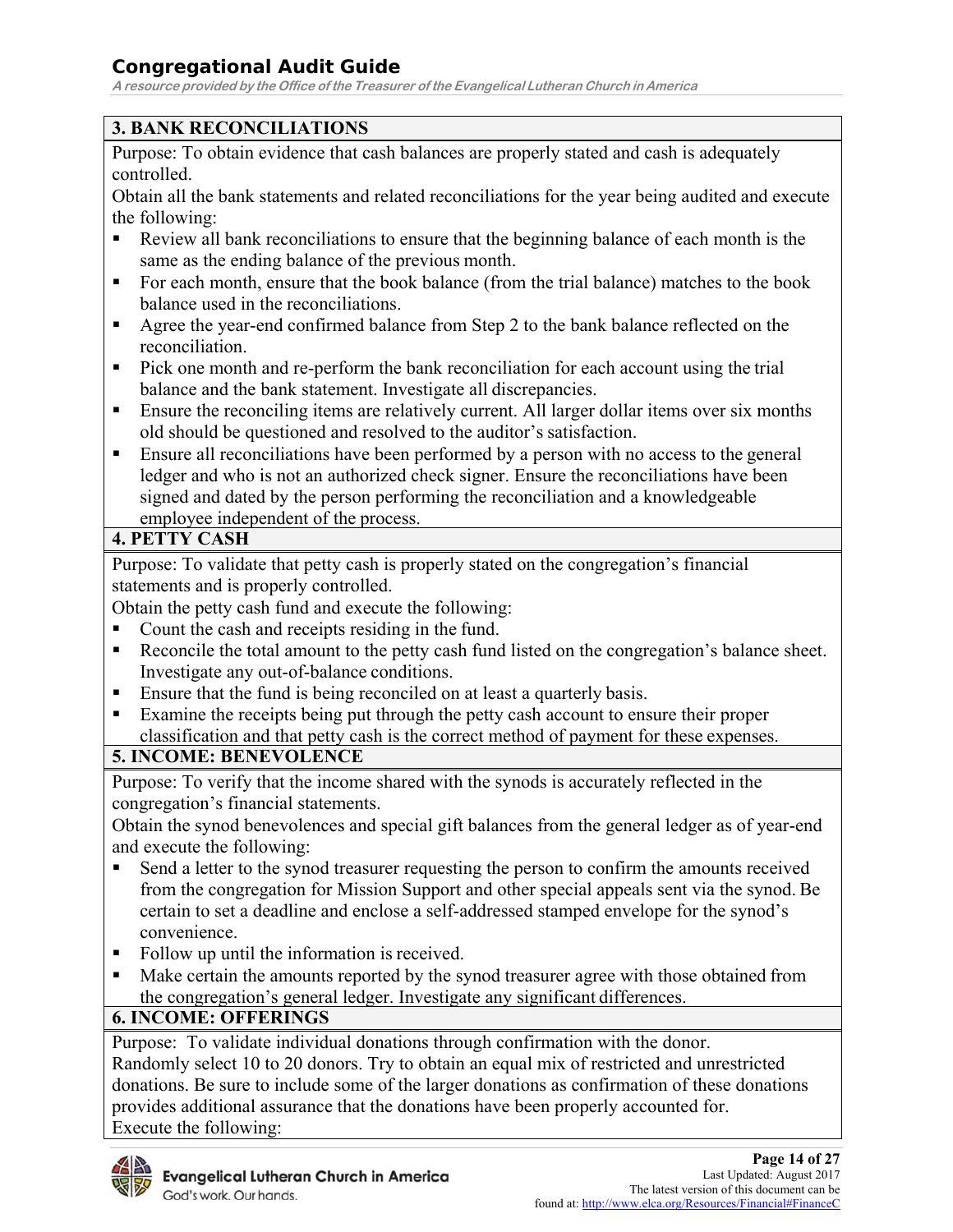**A resource provided by the Office of the Treasurer of the Evangelical Lutheran Church in America**

- Obtain the amount and type (restricted/unrestricted) of donations made by each donor selected for the year under review from the general ledger.
- Send a letter (see Exhibit III), with the amount and type of donation, to each person selected, asking them to confirm the accuracy of the information. Be certain to set a deadline and enclose a self-addressed (to the auditor) stamped return envelope for each person's convenience.
- Continue to follow-up with the selected donors until all letters have been returned.
- When the letters are returned, investigate any responses that do not agree with the information obtained from the general ledger.
- If there are discrepancies that cannot be explained, additional sampling may be necessary to determine the root causes and materiality of the issue. If it is determined that a significant accounting problem or fraud may exist, the appropriate governing committee should be notified and an investigation launched.

## **7. INCOME: RECEIPTING AND RECONCILING**

Purpose: To verify that donations are accurately reflected in the General Ledger and that an important control over donations (donor statements) is working effectively.

Obtain copies of the tax letters sent to each donor for the year under review and execute the following:

- Calculate the total of the tax letters sent to the donors and reconcile this total to the general ledger. Investigate any unexplained differences.
- Review tax letter to see whether it includes a statement requesting that the donor ensure the donation amount listed agrees with their records, and if not, to contact the congregation.
- Ensure that the tax letter includes a statement that no goods or services were received in exchange for the donation.

#### **8. INCOME: OFFERING COUNTING**

Purpose: To verify offerings are properly accounted for and are properly controlled. Observe (on a surprise basis if possible) the offering for two Sundays during the month in which the audit is conducted and execute the following:

- Ensure the offering is always handled in dual custody by non-related people, from the time it is collected to the time it is put in the safe.
- Observe the count of the offering, ensuring it is counted in a secured room, in dual custody and a tally sheet is completed and signed by all the people performing the count.
- Ensure a copy of the signed tally sheet for the offering is given to the church treasurer.
- Ensure the offering is deposited in a timely manner (either in the overnight depository on Sunday or kept in the safe until deposited on Monday morning).
- Match the bank deposit receipt to the tally sheet sent to the treasurer for the offerings observed, and verify that in each case, the documents agree and have been signed by the treasurer.
- Obtain the bank statement for the month in which the offerings were observed, and match the deposit tickets to the corresponding deposits on the statement.
- Randomly pick 10 offerings from the balance of the year and match the deposit tickets for those offerings to the bank statements.
- Obtain a report listing the amount of each collection for the year under review as well as for the previous year. Perform an analytical review, investigating any unexplained fluctuations in the level of collections (year over year and week to week).

#### **9. INCOME: SPECIAL EVENTS/OTHER INCOME**

Purpose: Verify income received from special events or usage of the church property is properly

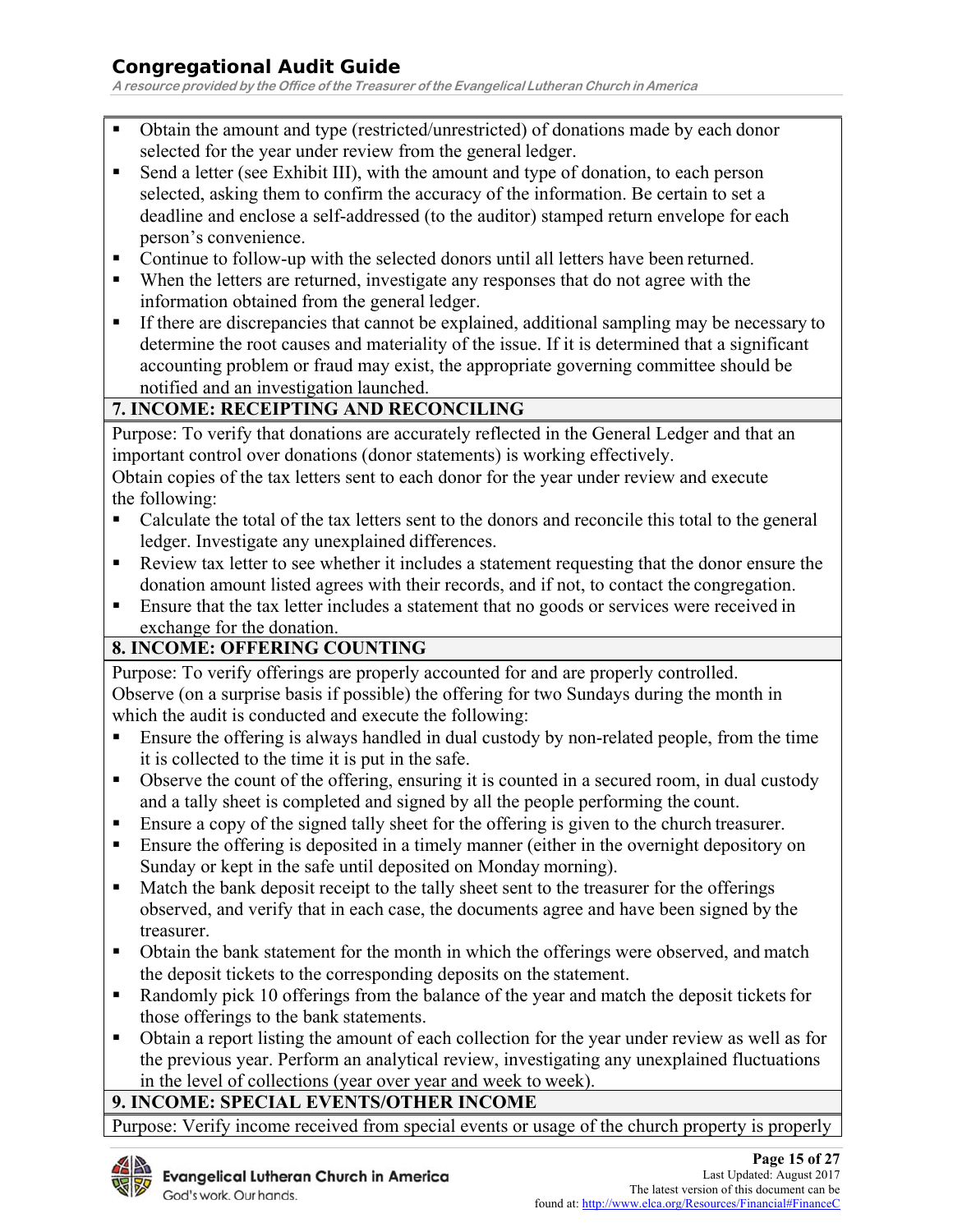**A resource provided by the Office of the Treasurer of the Evangelical Lutheran Church in America**

#### accounted for.

Obtain a listing of events resulting in other income received by the congregation (e.g., special offerings, men's or women's groups offerings, congregation picnic income, raffles, etc.) and execute the following:

- From the auditor's personal knowledge of congregational activities, or review of the website (if applicable) review the list of other income-generating events to make sure it is complete.
- **Cross check this list against the other income accounts residing in the general ledger.**
- Check the amount of other income residing in the general ledger for reasonableness and agree the aggregate amount of other income residing in the ledger to that residing on the financial statements. Make certain the income is classified correctly (i.e., restricted or unrestricted). This could be done by reviewing the paperwork for each event and determining if there were any restrictions/ designations noted when requesting the funds or on any donor restrictions when the funds were received.
- Select two major activities for further review, tracing the amount of income to any documentation (e.g., a separate profit and loss) for the activity. Investigate any discrepancies noted.
- Select a sample of five events and trace the income generated from the sub-ledger to the general ledger and ensure the amounts match.

# **10. INCOME: DESIGNATED**

Purpose: Verify proper support exists for any designated funds.

Select a sample of two designated fund balances and:

 Make certain the proper documentation (i.e., Congregation Council meeting minutes) exists supporting the council's designation of these funds for the specific project.

#### **11. DISBURSEMENTS: SIGNATURE CONTROL**

Purpose: Verify proper controls exist over check processing.

Obtain a sample of 25 checks written per quarter for the year under review and execute the following:

- Ensure each check is signed by an authorized person and that the signature looks reasonable.
- **Ensure that the check stock is securely stored under lock and key and a limited number of** people have access.
- Ensure blank checks are not signed in advance.

# **12. DISBURSEMENTS: DOCUMENTATION AND PROCESS CONTROLS**

Purpose: Verify expenses are properly stated in accounting records.

Select a sample of 10 varying types of expenses per quarter for the year under review from the general ledger and execute the following:

- Trace each expense to its original invoice, and ensure it agrees to the amount recorded in the general ledger and has been properly approved by an authorized person per existing congregation policy.
- **Ensure all invoices selected were paid in a timely manner in compliance with the terms** stated on the invoice.
- Ensure each invoice is coded with the account number to be charged and is properly classified in the general ledger and the financial statements.

# **13. DISBURSEMENTS: DUPLICATE PAYMENT CONTROLS**

Purpose: Test records for any potential duplicate payments. Discuss with a knowledgeable employee the controls embedded in the accounts payable process

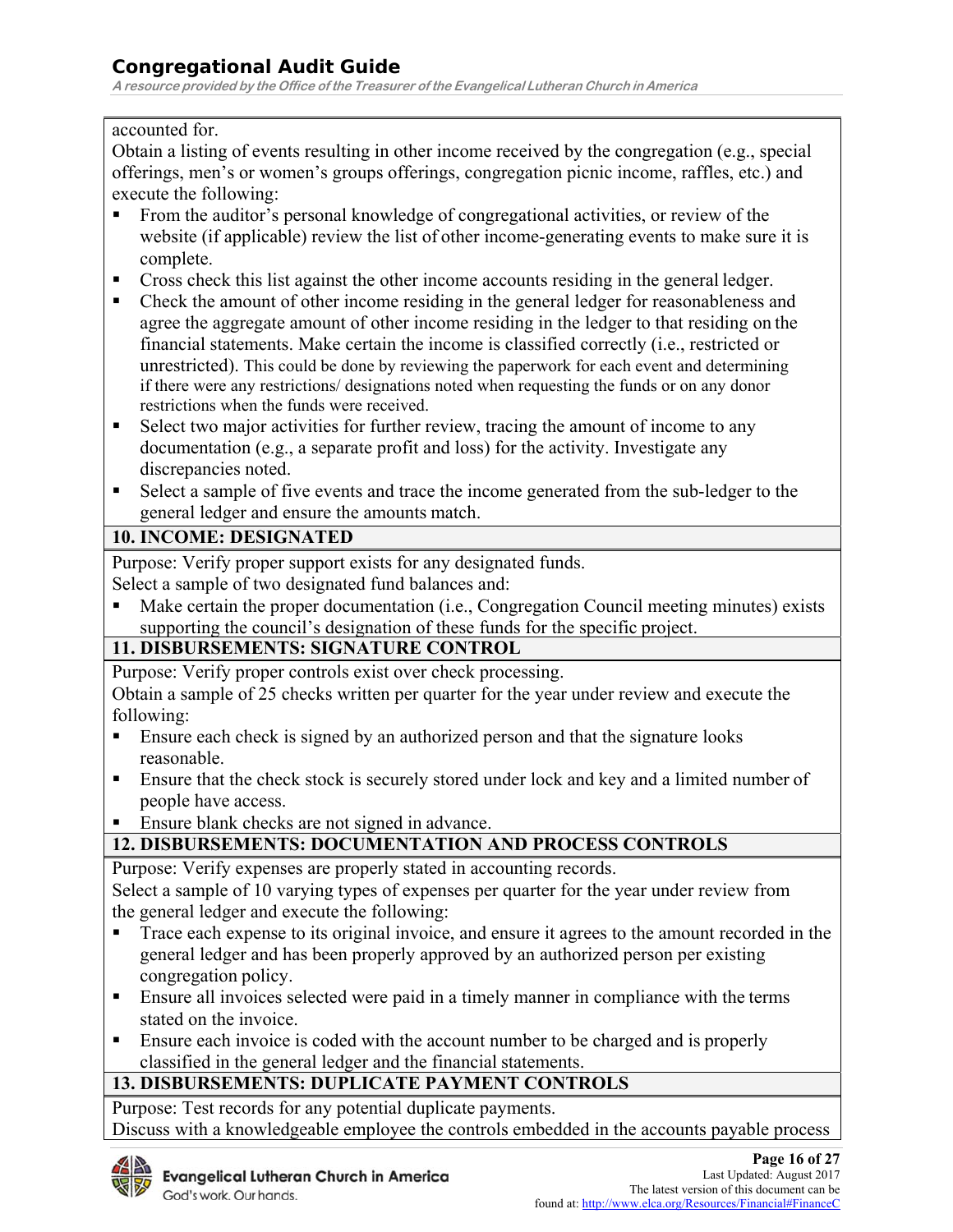**A resource provided by the Office of the Treasurer of the Evangelical Lutheran Church in America**

that would prevent a duplicate payment from being made and execute the following:

- Obtain the listing of congregational disbursements for the year under audit from the congregation's check book or accounts payable system (if one is in place).
- Review for any possible duplicate payments.
- Discuss any duplicate payments noted with the appropriate individual, ensuring that all exceptions are resolved.

#### **14. DISBURSEMENTS: VENDOR PAYMENT CONTROLS**

Purpose: Assess adequacy of controls over vendor payments.

Inquire as to what approvals are necessary to establish and pay vendors. Check to ensure the following controls are in place:

- All new vendors should be approved by an authorized employee independent of the vendor establishment process.
- All vendor payments should have a copy of the invoice attached and be reviewed and approved by an authorized employee independent of the vendor payment process.
- If an accounts payable system is in place, the system should be able to automatically produce an exception report on a routine basis listing all vendors that have been added to the system since the last exception report. This report should be reviewed and approved by an authorized employee independent of the vendor establishment process each time a check run is made.
- If an accounts payable system is in place, the system should be capable of printing a report listing all invoices scheduled for payment since the last pay period. All payments listed on this report should be reconciled to the checks presented for signing before the checks are issued by an authorized person independent of the vendor payment process.

#### **15. DISBURSEMENTS: PURCHASE ORDERS**

Purpose: Validate that payments are properly authorized and supported by a purchase order (if applicable).

If the congregation utilizes a purchase order system, select a sample of 10 purchase orders and execute the following:

- Ensure each was properly approved by an authorized person.
- Match the purchase order price and quantity with the corresponding invoice to ensure the proper quantity was received at the agreed upon price per unit.

#### **16. DISBURSEMENTS: VENDOR PAYMENTS**

Purpose: Identify potential unauthorized payments.

Obtain the listing of all vendors paid during the year under review (using either the congregation's check registers or the accounts payable system if one is in place) and execute the following:

- Review the list for reasonableness and investigate any payments to unknown vendors.
- Pay particular attention to any recurring payments to an unknown vendor.

#### **17. GOVERNANCE AND ADMINISTRATION**

Purpose: To validate that the financial records accurately reflect all Congregation Council actions.

Obtain the minutes of the Congregation Council meetings for the year under review and execute the following:

- Review these minutes for any financial-related issues or actions and ensure they are appropriately reflected in the financial records.
- Review these minutes for any actions concerning capital expenditures (e.g., a new parking lot, building addition).

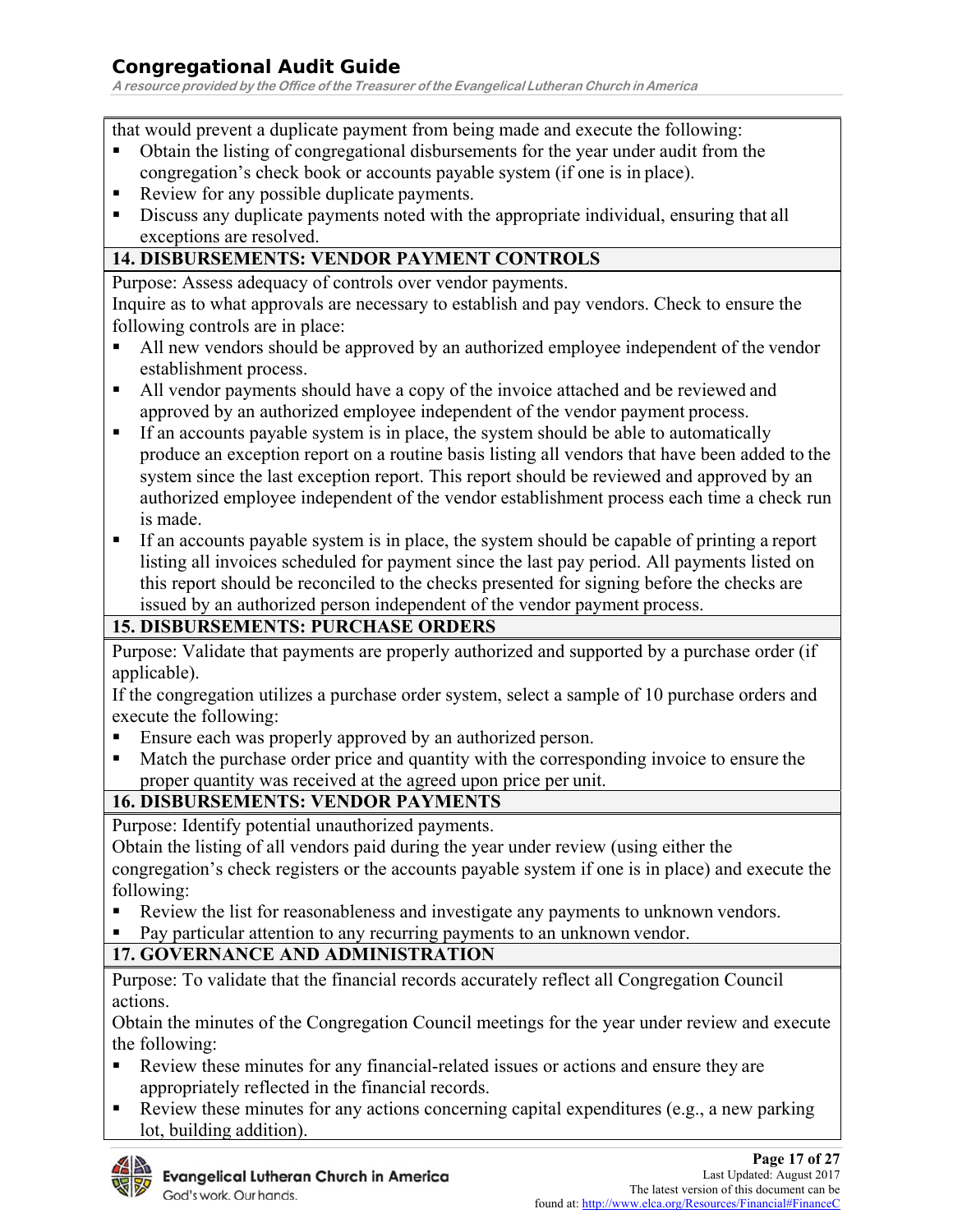**A resource provided by the Office of the Treasurer of the Evangelical Lutheran Church in America**

- Review the congregation's balance sheet for all capital assets added during the year under review.
- Reconcile all capital assets added to the capital expenditures approved by the Congregation Council.
- Obtain a sample of five invoices for these capital expenditures and ensure each has been charged to the appropriate capital project and has been properly approved in accordance with existing congregation policy.

#### **18. NOTES PAYABLE**

Purpose: To verify the existence of any congregational loans and ensure they are properly accounted for.

Inquire as to the existence of any congregational loans outstanding and execute the following:

- Review the congregation's checkbook (or accounts payable system if one is in place) for evidence of any loans not listed.
- Obtain the latest loan statement for each loan and match the amount outstanding to the loan liability listed in the general ledger and balance sheet. Investigate any differences noted.
- To guard against fictitious loans, obtain the latest loan statement for each loan and send a letter in a self-addressed envelope to the lender asking them to confirm the loan balance listed on the statement.

#### **19. PAYROLL**

(19-22) Purpose: To verify compensation expense is valid and properly accounted for. Obtain the reconciliation of total salary expense, payroll tax and withholding from the trial balance to the total W-2s issued for the year under review and execute the following:

- Ensure that the book balances (from the trial balance) for each of these items match to the book balances used in the reconciliation.
- Recalculate the sum of the salary, payroll tax and withholding reported on the individual W-2s and ensure that this total matches to the aggregate W-2 information for each of these items used on the reconciliation.
- Ensure all reconciling items appear reasonable.
- Ensure the reconciliation has been performed by an authorized person, has been performed in a timely manner (within 45 days of year-end), and has been signed by the person performing the reconciliation as well as an authorized person independent of the payroll process.

#### **20. PAYROLL**

Obtain all the federal form 941s (Employer's Quarterly Federal Tax Return) and applicable state 941 (or equivalent) forms completed for the year under review and execute the following:

- Ensure the total of the taxes paid on form 941 agrees with the total of the payroll tax expense listed on the congregation's W-2s and reported on the congregation's W-3.
- Ensure the total of the taxes paid on form 941 agrees with the total payroll tax expense from the trial balance.
- Ensure each 941 and corresponding payment was transmitted to the proper governmental entity in a timely manner.

#### **21. PAYROLL**

Select a sample of employees and execute the following:

- Obtain a copy of the W-2 for each employee selected and ensure the amount of income, withholding and payroll taxes (e.g., Social Security and Medicare) reported on each employee's W-2 matches the amount reported for that employee in the trial balance.
	- Verify that a completed and signed W-4 and I-9 are on file for each employee selected.

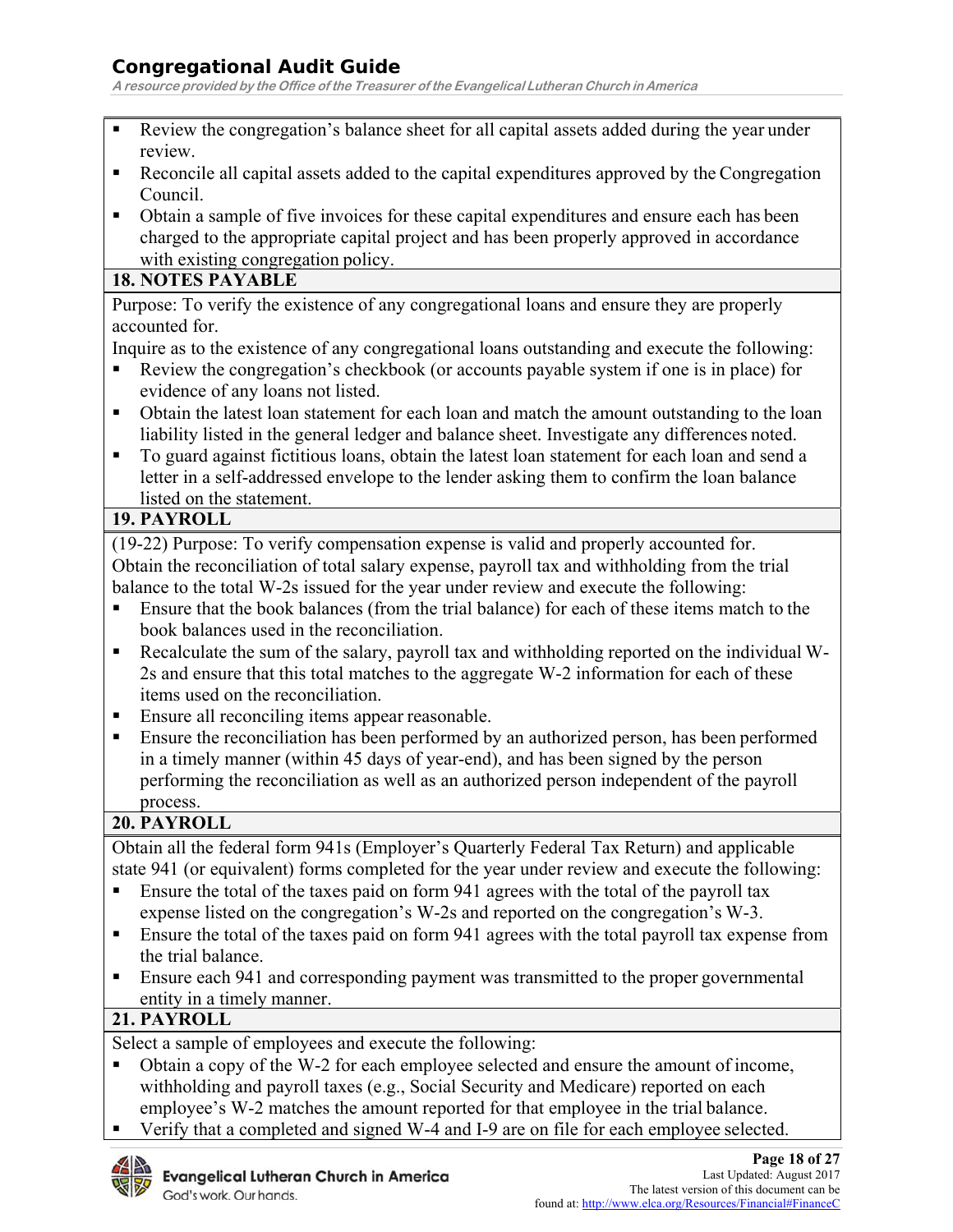**A resource provided by the Office of the Treasurer of the Evangelical Lutheran Church in America**

 From the W-4, recalculate the amount of withholding requested by the employee and ensure this matches the amount reported on the employee's W-2.

#### **22. PAYROLL**

Obtain the employee's payroll file and execute the following:

- Verify that personnel files are safeguarded and confidential.
- Ensure there is documentation in the file supporting the employee's current rate of pay and that this documentation has been approved by an authorized person or committee.
- Review each employee's salary for reasonableness.
- Ensure that time sheets (if used) have been reviewed and approved by an authorized person.
- Using the employee's approved rate of pay, recalculate the salary for the year under review and verify that this amount matches the income reported on the W-2.
- If the employee has a tax-deferred annuity or 403(b) account, ensure it is supported by a signed agreement. Based on this agreement, recalculate the deferred compensation and ensure it matches the W-2.
- For clergy, verify that any housing allowance resolution that is in place is properly supported, approved and has been accurately applied to reduce the reportable 941 and W-2 income.
- **Ensure any other deduction to payroll (e.g., charitable contributions) are supported by** signed agreements and have been properly calculated.

#### **23. BENEFITS**

Review employee benefit plans and policies:

- Ensure that employee pension and medical benefits are paid and current.
- Verify that benefit expenses are properly calculated based on eligibility and employee authorizations through review of applicable benefit plan descriptions and employee authorization documentation.
- Verify pension and benefit contributions with Portico Benefit Services. These confirmation requests can be sent to: Portico Benefit Services – Compliance Manager, 800 Marquette Ave., Suite 1050, Minneapolis, MN 55402-2892. Phone: 800-352-2876/612-333-7651. Fax: 612-334-5399. Email: mail@porticobenefits.org.

#### **24. INDEPENDENT CONTRACTORS**

Purpose: Validate that 1099s were issued as appropriate.

Obtain the 1099s issued for the year under review and execute the following:

- Select a sample of five 1099s issued and agree the information contained on the 1099 to the accounts payable system and trial balance to ensure the information is accurate.
- Review the 1099s selected to ensure the appropriate treatment of the person receiving the 1099 (e.g., that they would not be considered an employee-See IRS guidelines for guidance).
- Review the list of vendors that did not receive a 1099 and check for reasonableness. Investigate any vendors that were paid over \$600 that the auditor feels should have received a 1099.

#### **25. GOVERNMENT FILINGS**

Purpose: Validate compliance with all other government filing requirements.

Inquire as to any governmental filing requirements and, if any exist, review the filings to make certain they are accurate, current and complete.

- If the state requires an annual or periodic filing to renew incorporation status, those reports should be reviewed to ensure compliance.
- If the state exempts real property of the congregation, and annual or periodic reports must

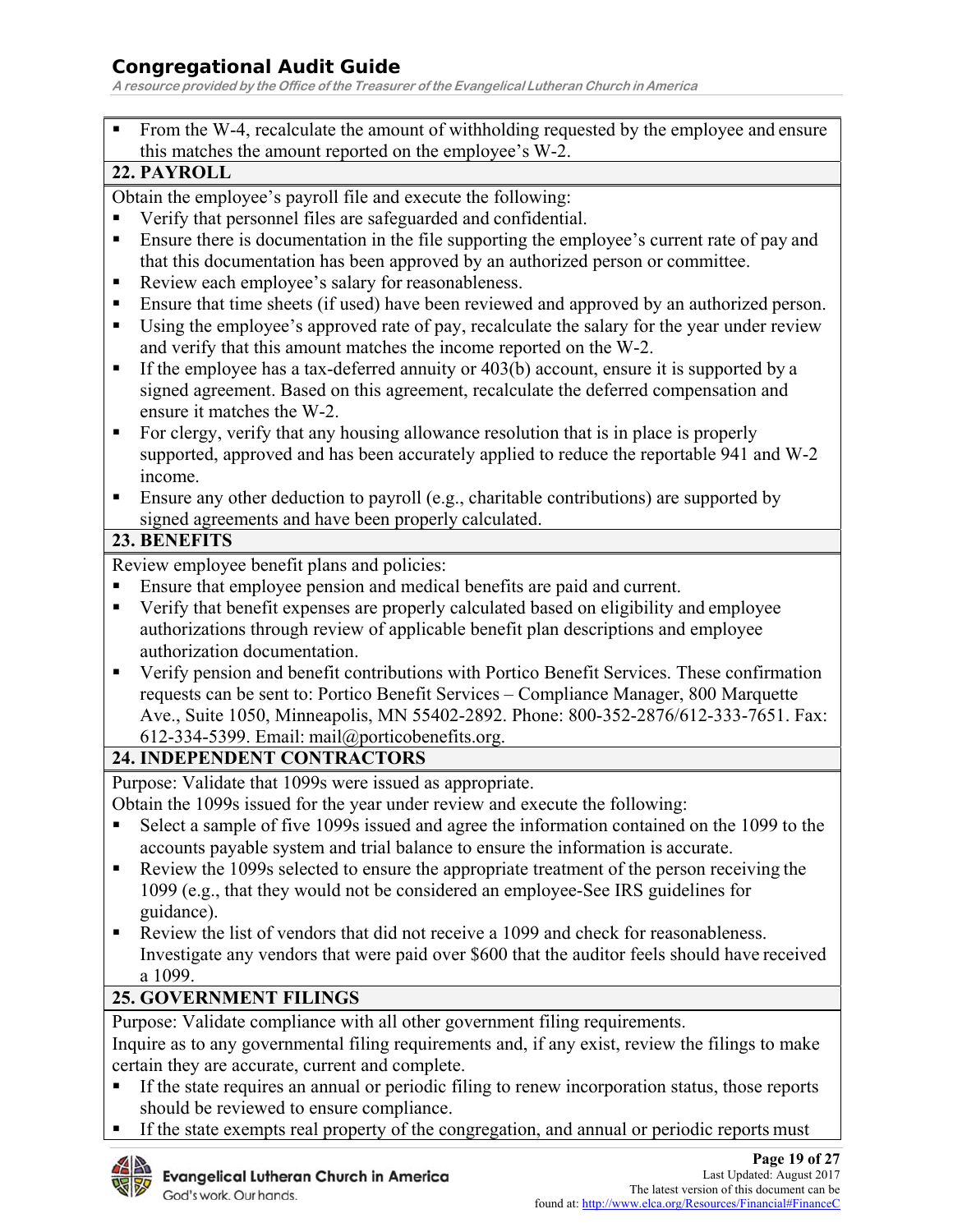**A resource provided by the Office of the Treasurer of the Evangelical Lutheran Church in America**

#### be filed, those reports should be reviewed.

#### **26. DATA SYSTEMS**

Purpose: To verify the existence of adequate controls over congregation information systems. With respect to data processing controls, execute the following:

- Ensure all software programs and data files are password protected and that each employee has a unique password.
- Ensure that access is restricted commensurate with job responsibilities.
- Ensure all software and data files are backed up on a regular basis and backups are kept off site.
- **Ensure all computers have current virus software installed and running.**
- Ensure there is a current computer/Internet use policy spelling out the congregation's position on the personal use of the computer and if allowed, what type of websites are strictly forbidden.
- Inquire as to who supports the congregation when hardware or software problems occur.
- Inquire if at any time during the year, data had to be restored from back up files. If so, perform additional inquiries to understand the data restore, the process of restoring the data and if any relevant financial data was lost in the process.

#### **27. RECORDS MANAGMENT**

Purpose: Verify records retention policy is in place and being adhered to.

Review the records retention policy:

 Ensure all documentation (electronic and paper) is being properly stored and destroyed in compliance with this procedure.

#### **28 SAFEGUARDING OF ASSETS/DOCUMENTS**

(28-29) Purpose: Verify adequacy of controls over safe deposit boxes.

Inquire if the congregation has any safe deposit boxes. If they do, execute the following:

- Obtain a list of authorized key holders and verify that access has been approved by the appropriate officer or the Congregation Council.
- Ask to visit the bank(s) where the safety deposit box(es) reside and observe the content of each box.
- Ensure the contents of all safety deposit boxes are appropriate.

# **29. SAFEGUARDING OF ASSETS/DOCUMENTS**

Ensure all critical congregational papers such as deeds, insurance policies and incorporation papers are kept in a fireproof safe or in a safety deposit box.

- File for Employer Identification Number & tax filings are safeguarded.
- Incorporation papers are safeguarded.
- Deed to church property and/or mortgage is safeguarded.
- Insurance policies are safeguarded.
- All prior year insurance policies are safeguarded and retained.

#### **30. FIXED ASSETS**

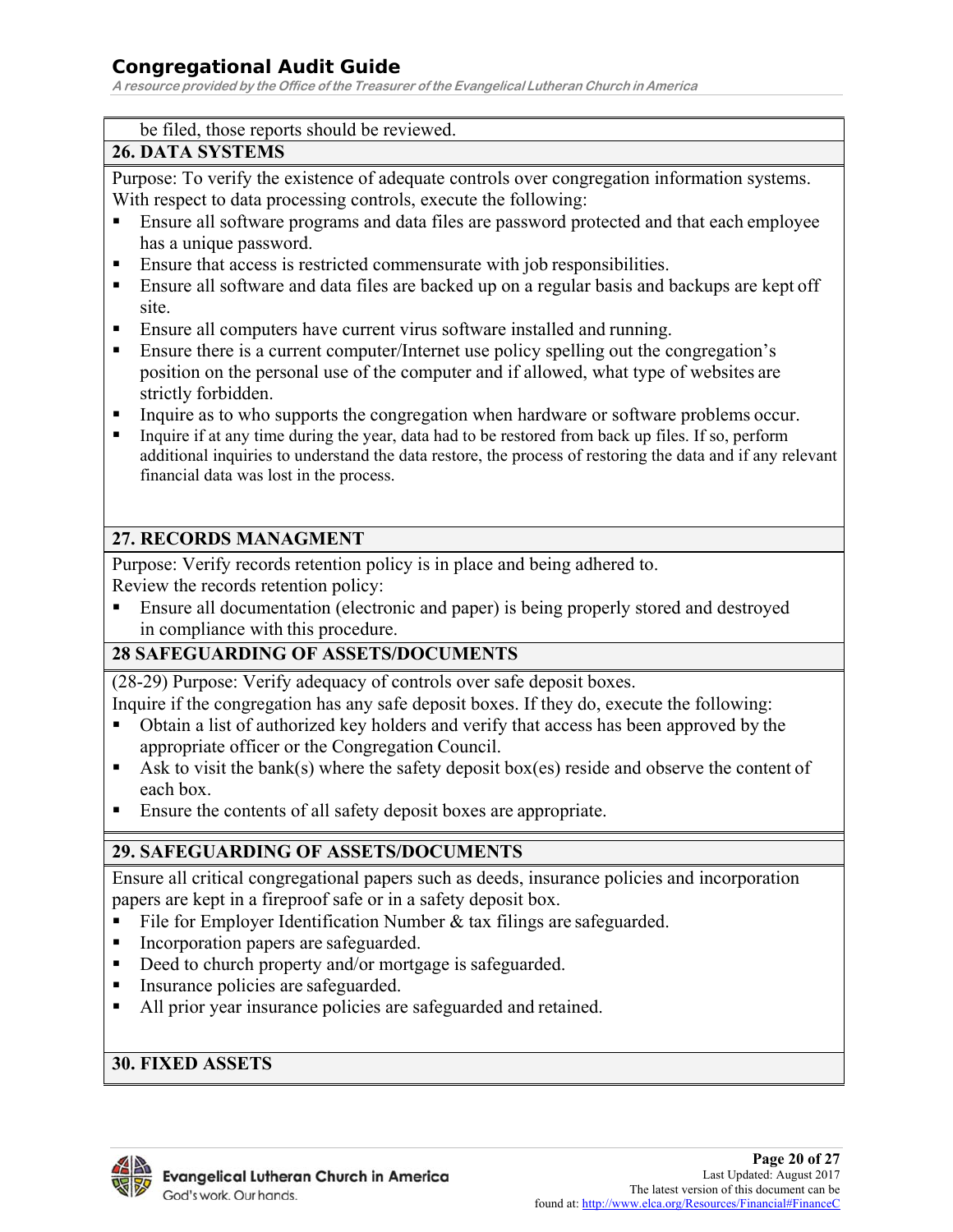**A resource provided by the Office of the Treasurer of the Evangelical Lutheran Church in America**

Purpose: Validate existence and accounting for Fixed Assets.

Obtain a listing of all fixed assets:

- Verify their existence.
- Review additions/ disposals for the current year to ensure they were accounted for properly in accordance with the policy.
- Review capitalization/depreciation policy.
- Select a sample of between 5 and 10 assets and recalculate the depreciation to ensure it is calculated in accordance with the policy.

## **31. INSURANCE**

Purpose: To validate that appropriate insurance coverage exists for the congregation's assets and that the premiums are properly reflected in the General Ledger.

Obtain all the insurance policies in effect and execute the following:

- Ensure the congregation has the proper level of personal property, fire, theft, casualty and liability insurance in force.
- Ensure the congregation has fidelity bond coverage for all people handling church funds.
- Write a letter to the insurance agent(s) that services the policy(ies) signed by an authorized representative of the congregation requesting the confirmation of the policy number, level of coverage, anniversary date and premium and if the policy is currently in force. As with all confirmations, set a deadline for the return of the information and include a self- addressed (to the auditor), stamped envelope with the request.
- When the letters are returned, follow up on any discrepancies.
- Reconcile the insurance premiums reflected in the confirmation letter above to the insurance premiums expensed in the General Ledger.

# **32. FINANCIAL REPORTING**

(32-33) Purpose: Review financial results for any unusual balances and/or variances. Obtain samples of the financial reports generated on a weekly, monthly, quarterly and annual basis. Ascertain that the reports:

- Reflect an accurate and complete picture of the congregation's finances.
- Are helpful to management, the appropriate congregational committees and the Congregation Council.
- **Include an approved budget and a budget variance analysis.**
- If prepared outside of the general ledger, are controlled to prevent erroneous and/ or unauthorized updates.

# **33. FINANCIAL REPORTING**

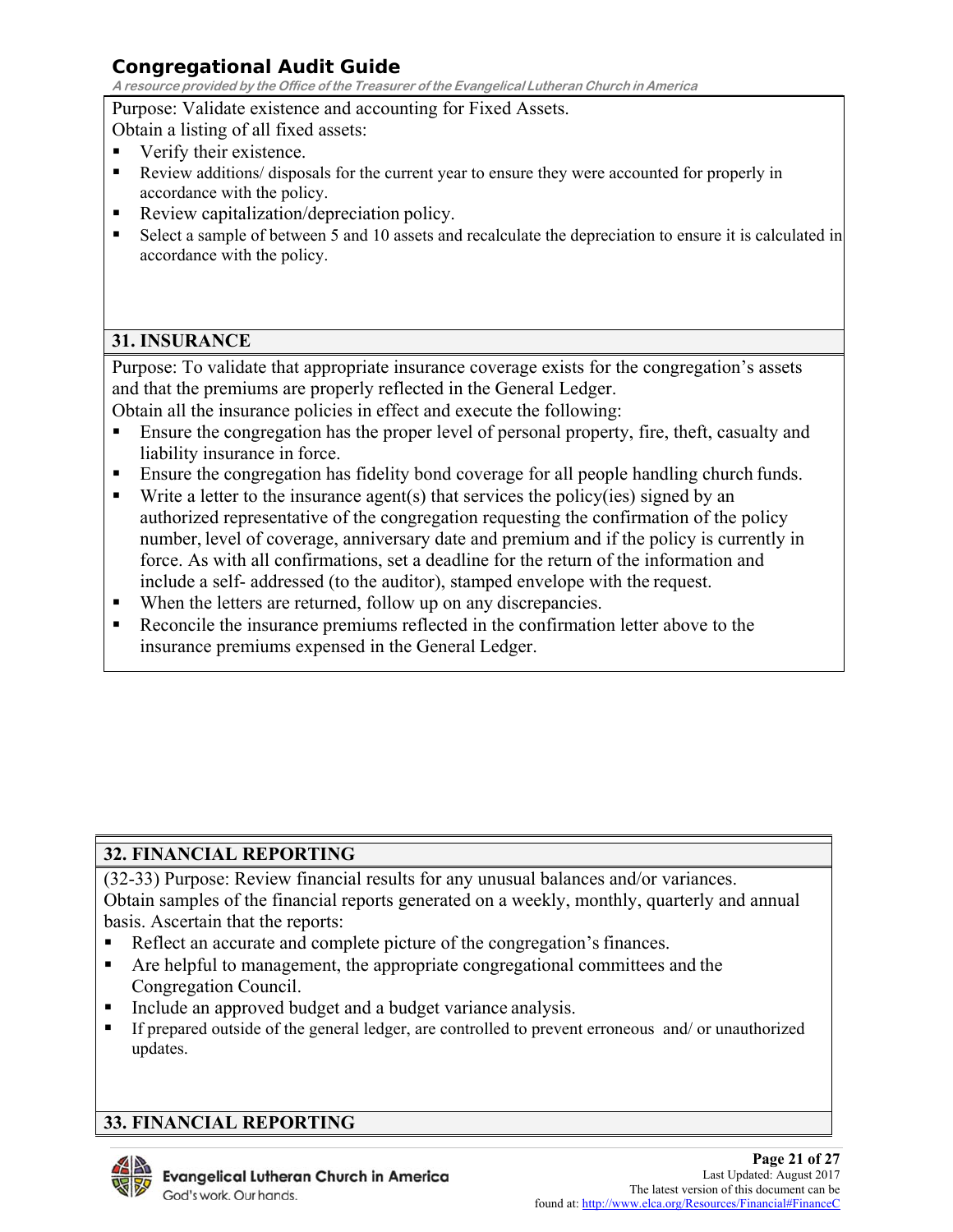**A resource provided by the Office of the Treasurer of the Evangelical Lutheran Church in America**

Obtain the financial reports for the end of the year under review and the previous year. (i.e., income statement, balance sheet and statement of cash flows) and execute the following:

- Compare the income statement for the year under review with that of the previous year. Note any significant increases or decreases in revenue and expenses and inquire as to the major factors causing the variance.
- **Compare the ending balance sheet for the year under review with that of the previous year.** Note any significant changes in assets, liabilities or equity and inquire as to the major factors causing the change.
- **Ensure the items listed on the statement of cash flows tie back to the changes in assets and** liabilities listed on the balance sheet and the net income and expenses not using cash (i.e., depreciation) listed on the income statement.

## **34. CREDIT CARD TRANSACTIONS (If credit cards are used)**

Obtain the monthly credit card statements and all relevant support for the year under review and review the following:

- Review each monthly statement for unusual charges, or changes with no apparent business purpose.
- Review attached support to ensure changes are properly supported.
- Review the expenses classifications to ensure proper recording into the general ledger.

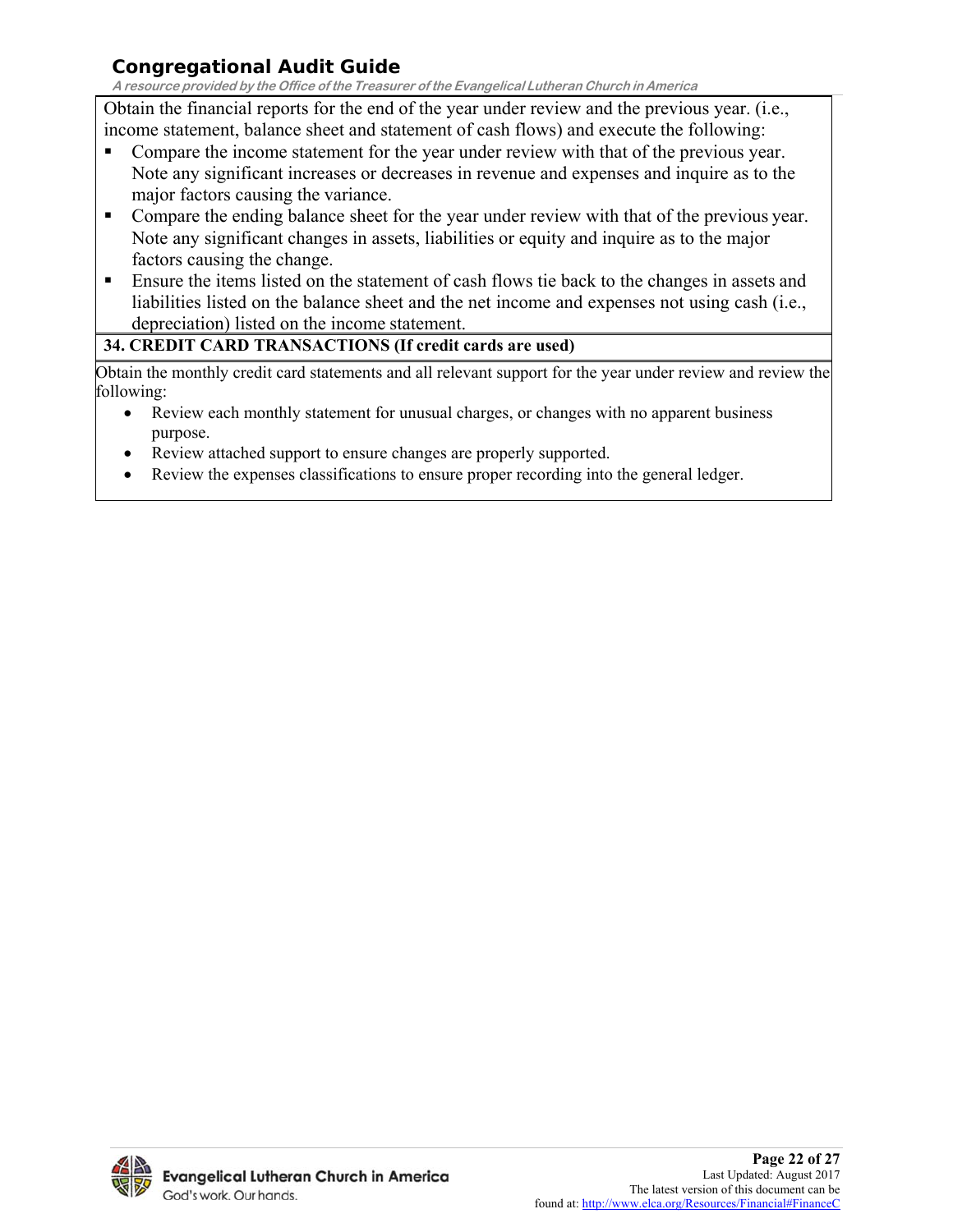**A resource provided by the Office of the Treasurer of the Evangelical Lutheran Church in America**

#### **Exhibit II: STANDARD FORM TO CONFIRM ACCOUNT**  BALANCE INFORMATION WITH FINANCIAL INSTITUTIONS

(Congregation's Letterhead)

Financial Institution:

We have provided to our auditors the following information as of the close of business on [**MONTH DAY, YEAR**] regarding our deposit(s) and loan(s) balances. Please confirm the accuracy of the information, noting any exceptions to the information provided in the space allotted below. If the balances have been left blank, please complete this form by furnishing the balance in the appropriate space below. If during the process of completing this confirmation, additional information about other deposit and loan accounts we may have with you comes to your attention, please include such information below. Please use the enclosed pre-addressed and stamped envelope to return the form directly to our auditors.

Regards, (Signature of Authorized Congregational Rep)

1. At the close of business on the date listed above, our records indicated the following deposit account balance(s):

Account Name: Account Number: Interest Rate: Balance: Authorized Signer(s) on the Account:

2. Our records indicate that we are directly liable to your financial institution for the following loan(s) at the close of business on the date listed above:

Loan Number: Loan Balance: Arrearage: Maturity Date: Description of Collateral: Current Interest Rate: Authorized Signer(s) on the Loan Account:

The information presented above is in agreement with our records, no other deposit or loan accounts have come to our attention except as noted below:

Exceptions and/or Comments:

Financial Institution:

Name (Print): Authorized Signature: Date: Date: Title:

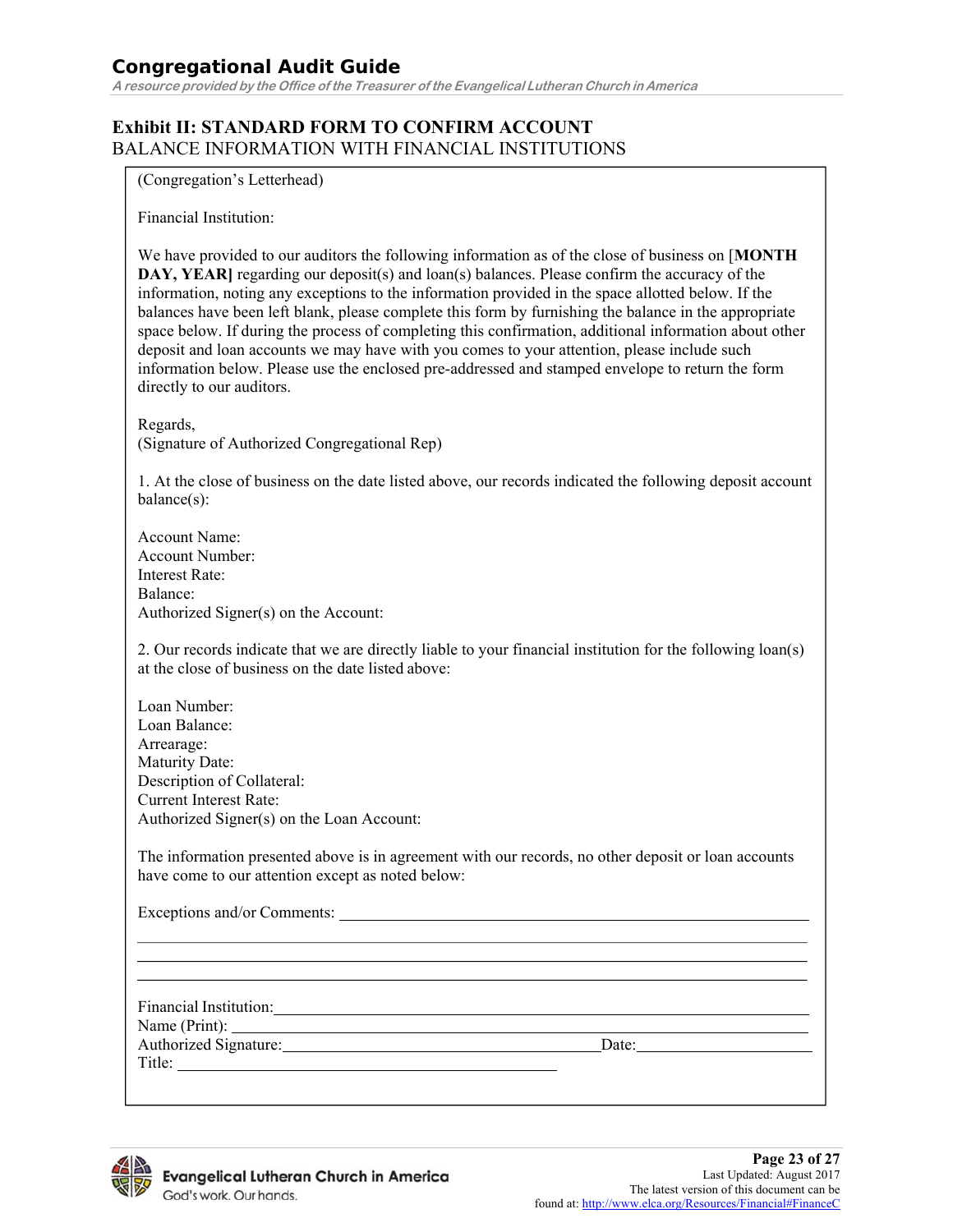#### **Exhibit III: STANDARD FORM TO CONFIRM DONOR CONTRIBUTION INFORMATION**

(Congregation's Letterhead)

[Month, Day, Year]

William Johnson 123 Main Street Any town, Any state 00000

Dear Mr. Johnson:

In connection with an examination of our accounts, our auditors, [either outside firm or auditor's name] desire confirmation of your donation to [insert congregation's] as of [Month Day, Year]. Our records indicate that we received a donation from you in the amount of [\$\$\$], intended for use in [insert appropriate fiscal year]. In addition, our records indicate that your donation was [not restricted or restricted, as appropriate] as to its use.

If the above information is consistent with your records, please sign the confirmation below and return it directly to [Audit firm's address or auditor's address, not to the church] in the pre-addressed, stamped envelope provided with this letter. If your records do not confirm the above information, please note your exceptions below.

Thank You,

Name [Title] (Congregational Stewardship Rep)

The information presented above is in agreement with my records except as noted below:

Signature Date

Exceptions/Comments

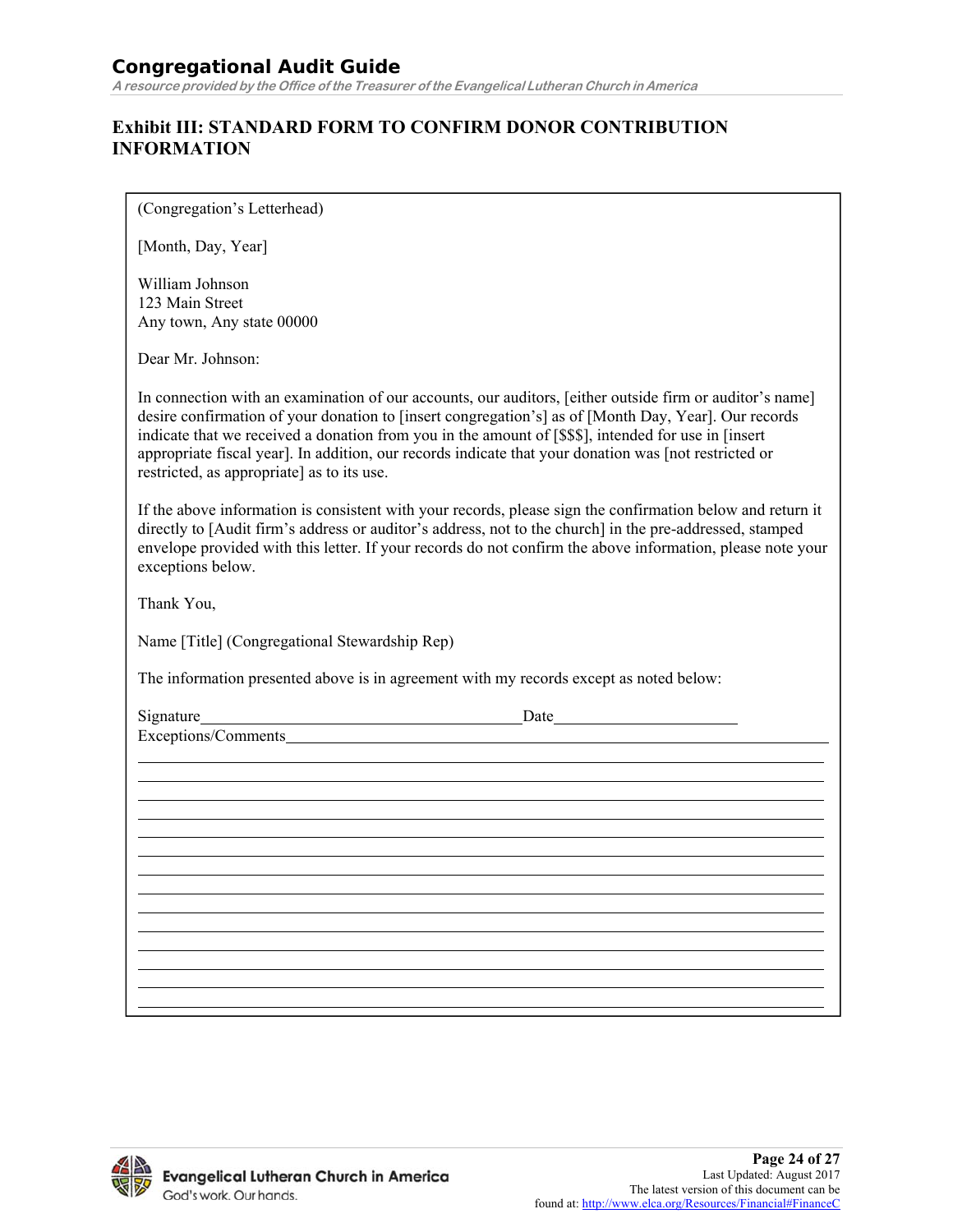**A resource provided by the Office of the Treasurer of the Evangelical Lutheran Church in America**

#### **Exhibit IV: ANNUAL AUDIT REPORT**

With this report, the Auditor(s) /Audit Committee present its audit of the financial books and records of the congregation and all its related organizations to the Congregation Council.

| Church:                  |            |
|--------------------------|------------|
| Synod:                   |            |
| For the period beginning | and ending |

#### **Audit Objectives**

The audit objectives related to the internal audit of financial books, records and operations include determination that:

(Note: Include objectives that relate to audit work performed; i.e., if Petty Cash is not reviewed that objective should be eliminated)

- All assets and liabilities recorded in the congregation's books and records are supported by appropriate independent documentation (i.e., bank statements and vendor invoices);
- All general ledger balances are appropriately reconciled to their underlying assets (i.e., bank statements) and liabilities (i.e., accounts payable) in a timely and accurate manner;
- All donations are properly classified on the financial statements in line with the donor's intent;
- Appropriate procedures are in place governing key financial operations and are being complied with;
- **Proper segregation of duties is in place for all key financial transactions and are not being** circumvented;
- Controls governing the congregation's investments and bank accounts are in place and operating as intended;
- All necessary insurance policies are in place and in force;
- The Sunday (or special) offering is handled and counted in dual custody;
- All monies generated and expenses incurred as a result of special events are properly accounted for and can be traced back to the general ledger;
- The petty cash fund is closely monitored and controlled;
- All major capital expenditures have been approved by the governing body (i.e., Congregational Council) called for in the congregation's by-laws;
- Expenses are appropriately approved and supported by the appropriate documentation;
- Fixed assets exist and are properly recorded in the general ledger;

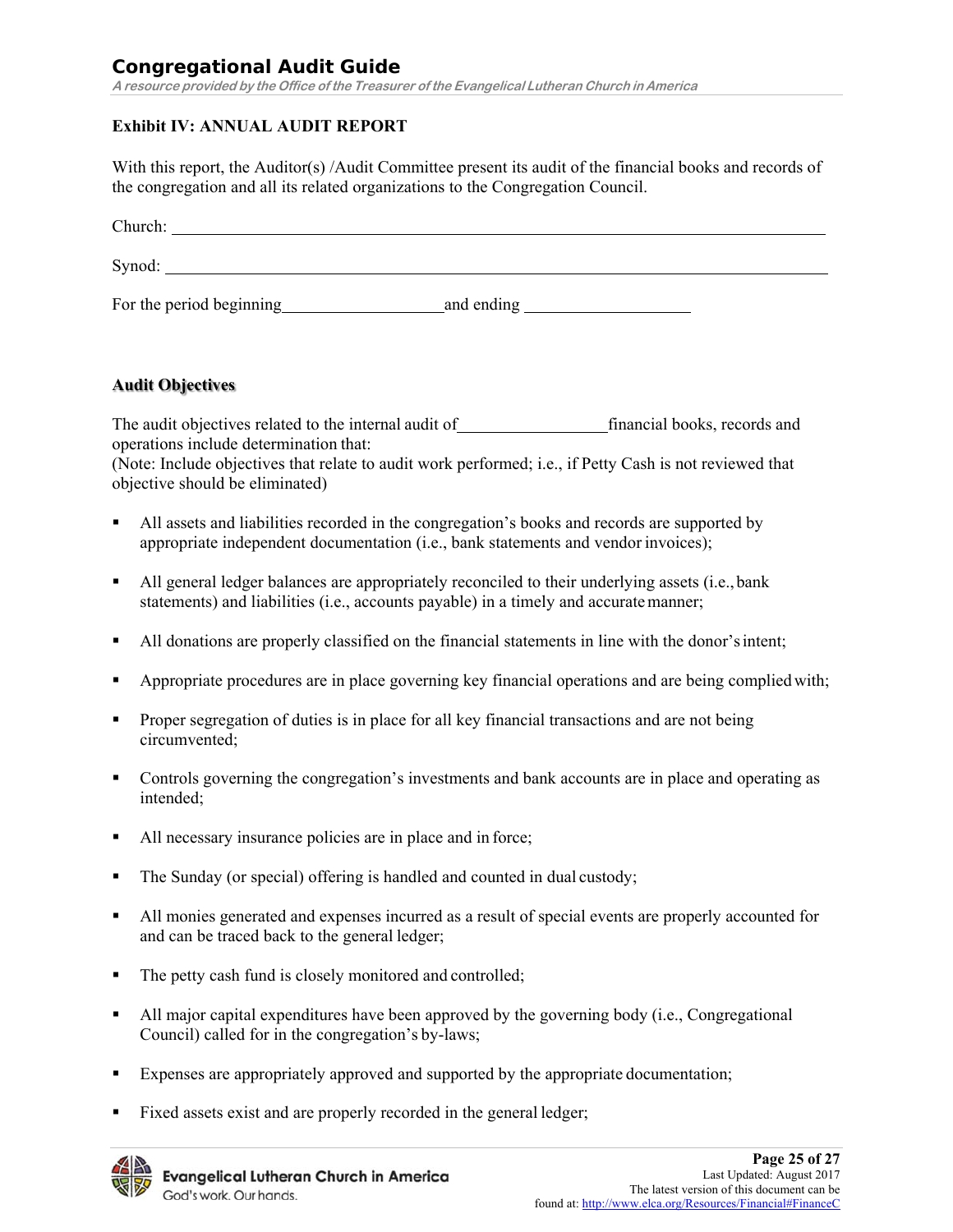**A resource provided by the Office of the Treasurer of the Evangelical Lutheran Church in America**

- Personal identity information is properly safeguarded both in system and paper form;
- Controls over the payroll process are in place and operating as intended;
- An appropriate records retention policy is in place and being complied with;
- All vendors receiving a payment in excess of \$600 annually receive a 1099; and
- The appropriate data processing controls are in place and operating as intended.

#### **Audit Conclusion**

**Note: The following is an example of the language that can be utilized to communicate the audit's result to the Audit Committee or the Congregational Council. This language can be modified to suit the conclusion; ranging from "Based on audit work performed, significant control weaknesses were noted to the extent that the council should not rely on the data contained in the church's financial statements" to " Based on the audit work performed, the books and records were found to be material accurate in all respects. Testing performed found no material control weaknesses."** 

Based on audit work performed to achieve the objectives listed above, the books and records of appear to be materially accurate in all respects. Testing performed also found, with some exceptions as noted in this report, that the controls governing the financial operations process appear to be in place and operating as intended. Although controls over financial operations appear to be adequate, additional work is needed in the following areas:

- Summation of key control issues noted.
- $\blacksquare$  $\mathbf{r}$

Implementation of the recommendations outlined in this report would help strengthen existing controls and provide additional efficiencies.